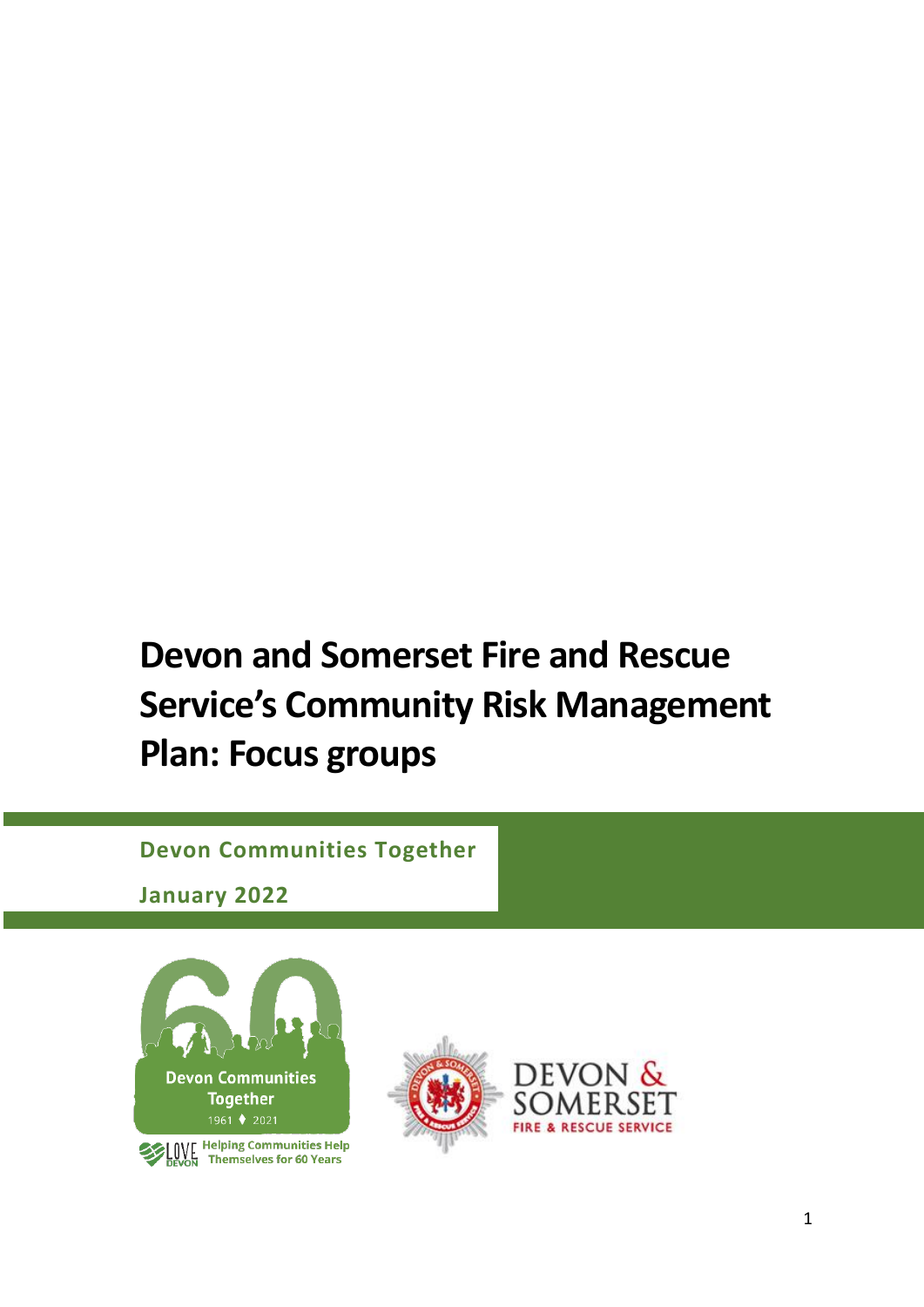# **1. Executive Summary**

Seven target audience groups were identified for focus group consultations and 6 sessions were successfully run, with a total number of 31 individuals reached. All focus groups had the potential to reach all demographics, for example many of those attending the ethnic minority session lived in rented accommodation.

| <b>Target Group</b>             | Number of<br>participants |
|---------------------------------|---------------------------|
| $75+$                           | 9                         |
| <b>Ethnic Minorities</b>        | 11                        |
| Limited mobility                | 6                         |
| Rented accommodation / C2DE     | 11                        |
| <b>Additional Sensory Needs</b> | q                         |
| Living Alone                    | 6                         |

*<sup>(</sup>a minimum of 6 per category)*

In the consultation process no new risks or mitigation activities were raised, although communication was brought up as something which would improve access for all of the groups, both for prevention and response activities.

## **1.1 Key Findings**

## **Communication and accessibility**

- Overall, participants were happy with the mitigation activities of Devon and Somerset Fire and Rescue Service (the Service) and felt reassured by home visits or work being undertaken with businesses. However, this work was not always known about, nor were the details around accessing it.
- Partnership working with community organisations and schools were seen as key to engagement and would allow for the Service to be aware of suitable groups or upcoming events and build trust and awareness in Communities.
- Suitable language was a common theme in both prevention and response activities, especially for participants from ethnic minority, deaf and neurodivergent communities.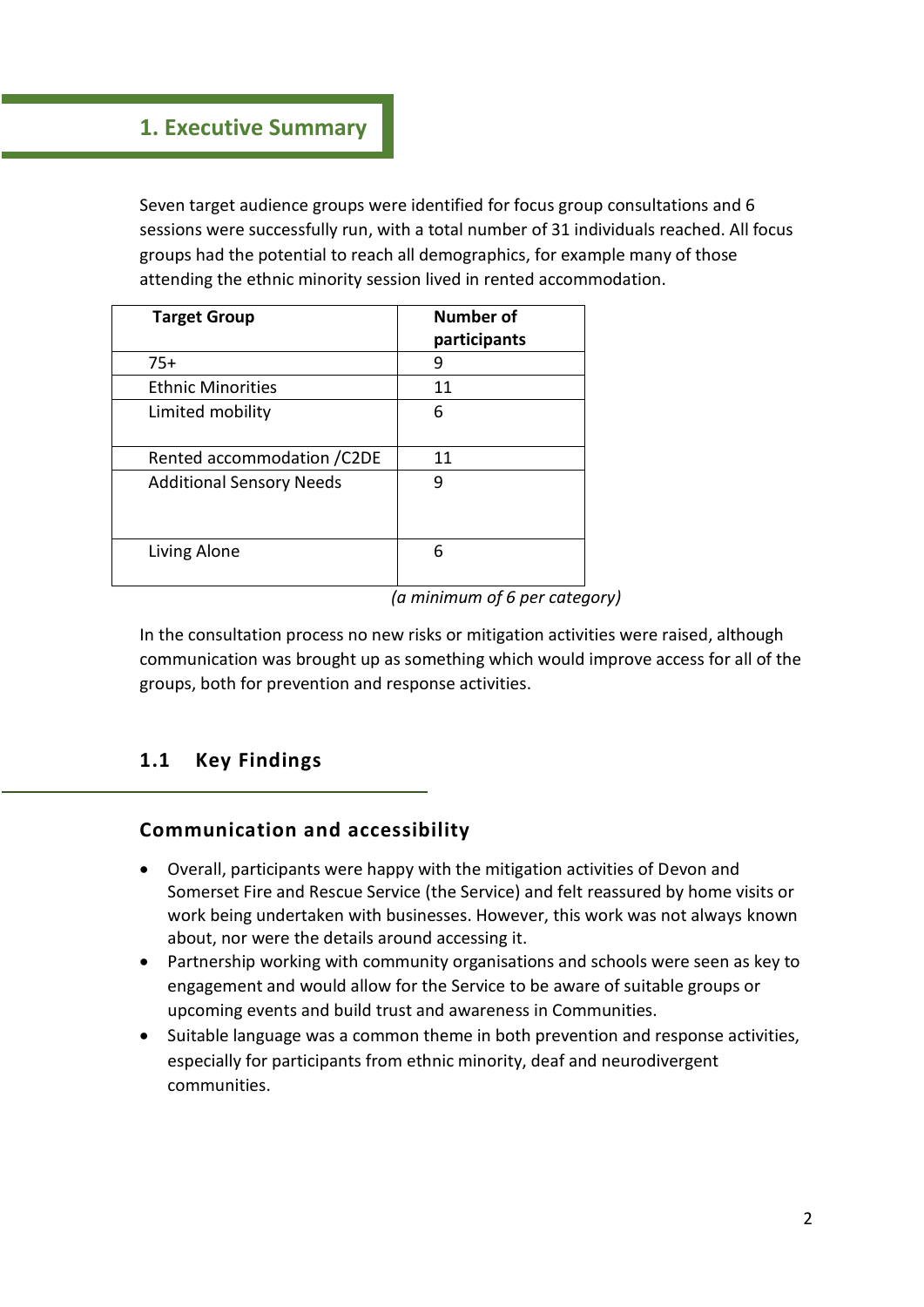# **People in later life (aged 75+)**

- Cooking and faulty appliances were the risks this group were most concerned about.
- Best reached through community groups and village magazines.

### **People with limited mobility**

- Relying on mobility equipment can be a challenge for escape routes.
- Desire for business and public buildings to have accessible emergency plans and be proactive in communicating these.
- Participants supported smart use of data and joined up working with the Priority Services Register.
- Obstructed pavements can lead to navigating onto the road and associated hazards.

### **People with additional sensory needs**

- Emergency alarms and signage in public and private buildings are not always suitable.
- Desire for technological innovation to communicate emergencies.
- Staff training in basic BSL, gesturing or use of imagery are key for communication.
- Emergency scenarios and associated alarms can be overwhelming for those with learning differences. Staff from the Service need to be equipped to deal with this.

## **People from ethnic minorities**

- Hazards around cooking with oil was a main source of anxiety for this group.
- It was felt that landlords can take advantage of this group and not meet their obligations.
- Availability of translators, suitable language materials and imagery are key for communication.

## **People living alone**

• All risks named for other target groups are relevant and can be magnified by living alone. For example, navigating escape routes with limited mobility, or hearing an emergency alarm.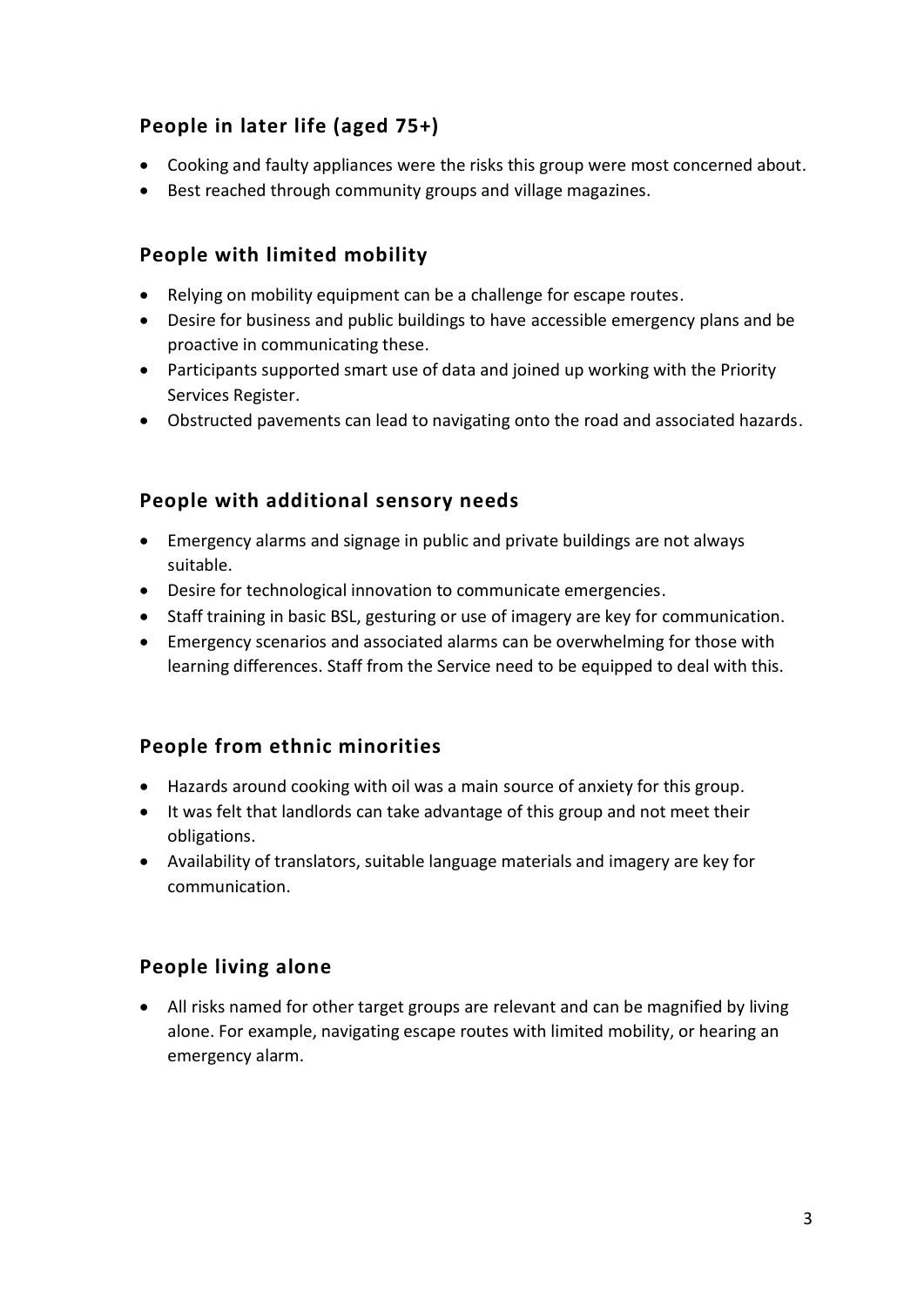### **People living in rented accommodation**

- Feelings of safety can be tied closely to others. Including the landlord's adherence, or lack of adherence, to their legal obligations and regular testing, or neighbours acting responsibly.
- Landlords need to be aware of additional concerns of those with additional sensory, language or mobility needs.

### **People living in C2DE areas**

- Fire and accident prevention can be overlooked when struggling with many competing survival priorities, leading to faulty appliances or unmaintained vehicles.
- This group can potentially be reached through food banks, carers groups and associated social networks.

#### **Cross-cutting theme: Mental Health**

- Emergency incidents and associated prevention can be a source of everyday stress and anxiety for any individual, but especially those with additional needs or who are dependent on landlords or others to have suitable provision.
- More severe mental health issues can be an underlying source of danger, as well as being interconnected with other financial and health challenges. Partnership working with support service staff is highly recommended.

### **2. Method/introduction**

## **2.1 Key objectives**

The Community Risk Management Plan (CRMP) is a five-year strategic plan which outlines who the Service are and what they do. It sets out the key challenges and patterns of incidents the Service experience now and anticipate in the future. Specifically, it highlights the risks facing our communities and how the Service intends to reduce these over the life of the plan. The resources that are available to achieve their priorities are also identified. The CRMP will run from April 2022 to 2027.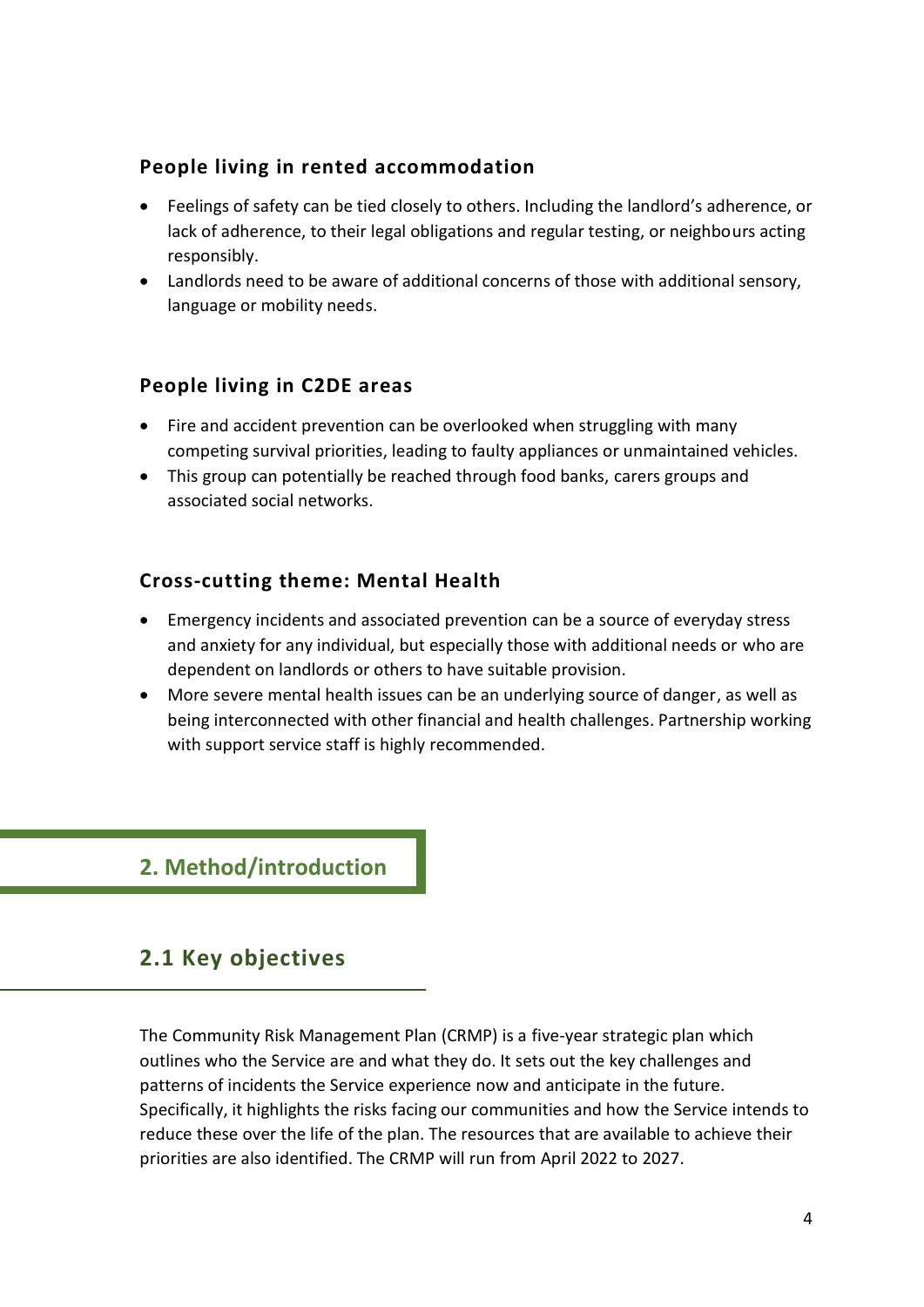Production of a CRMP is a statutory duty for each fire and rescue authority. The draft was generated by considering incident data and considering staff and community knowledge (this included nearly 1,700 survey responses). A draft version of the CRMP was consulted on between 15 November 2021 and 14 January 2022. As part of the consultation, the Service commissioned a series of focus groups which would complement the survey and ensure that the views of specific audiences, whose voices are not always heard, were heard. The details of these groups are described in the section on 'focus group design' below.

# **2.2 Partnership structure and Recruitment**

The Service commissioned Devon Communities Together to recruit participants, representative of the specific audiences, from across Devon and Somerset and deliver a series of focus groups. Devon Communities Together worked as lead delivery partner alongside the Community Council of Somerset and Living Options Devon. Partnership working and collaboration was central to the success of these focus groups. Members of the Service Consultation and Engagement team, and Diversity and Inclusion Team supported with session design and attended all focus groups.

Recruitment was achieved via the partner organisations' existing networks and through marketing material distributed through emails and posted on social media.

Seven target audience groups were identified for focus group consultations and 6 sessions were successfully run with a total number of 31 individuals reached. Attendees were representative of the specific audience groups sought, and participants selfcategorised by attending groups advertised under the relevant headings (see below). However, all focus groups had the potential to reach all demographics, for example many of those attending the ethnic minority session lived in rented accommodation, and this was evidenced by their declarations or contributions during discussions. In addition, 20 participants completed an equality measurement form related to protected characteristics, this can be seen in Appendix B.

| <b>Target Group</b>         | <b>Number of participants</b> |
|-----------------------------|-------------------------------|
| $75+$                       |                               |
| <b>Ethnic Minorities</b>    | 11                            |
| Limited mobility            | b                             |
| Rented accommodation / C2DE |                               |

The total number of participants per group are shown in the table below: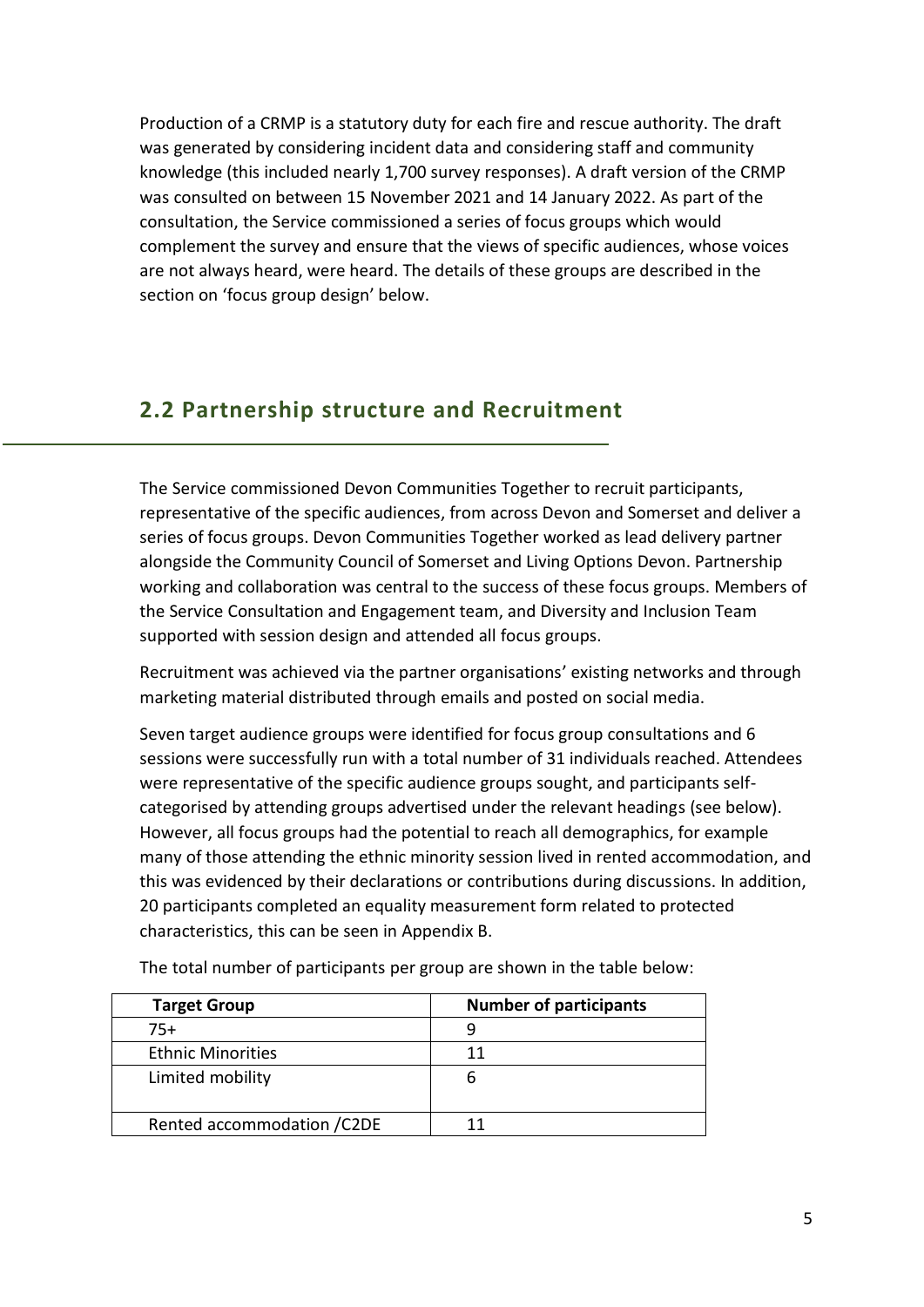| <b>Target Group</b>             | <b>Number of participants</b> |
|---------------------------------|-------------------------------|
| <b>Additional Sensory Needs</b> |                               |
| Living Alone                    |                               |

In addition, the voices of people living with poor mental health was considered a cross cutting topic across sessions.

# **2.3 Grouping of categories**

Due to overlap of categories, Devon Communities Together recommended to group these into 6 session slots, as shown in the table below. There was also an additional session open to all, and in addition 2 people who had expressed an interest but were unable to attend online were contacted for their input via telephone conversation.

| <b>Session</b><br>number | Focus group target:                  | Date                           |
|--------------------------|--------------------------------------|--------------------------------|
| 1                        | People in later life (aged 75+); and | 13 <sup>th</sup> December 2021 |
|                          | those living alone.                  | $(10.30am - 12.00pm)$          |
| $\overline{2}$           | People from ethnic minority          | 13 <sup>th</sup> December 2021 |
|                          | communities.                         | $(13.00 - 14.30)$              |
| 3                        | People with limited mobility.        | 15 <sup>th</sup> December 2021 |
|                          |                                      | $(10.30am - 12.00pm)$          |
| 4                        | People from C2DE communities; and    | 10 <sup>th</sup> January 2022  |
|                          | those living in rented               | $(10.30am - 12.00pm)$          |
|                          | accommodation.                       |                                |
| 5                        | People with additional sensory       | 10 <sup>th</sup> January 2022  |
|                          | needs.                               | $(14.00 - 15.30)$              |
| 6                        | Anyone interested in contributing.   | 17th January 2022              |
|                          |                                      | $(16.00 - 17.30)$              |

# **2.4 Focus group design**

Due to the continuing Covid pandemic and the geographical locations to cover, all the sessions were hosted online. The session plan was developed by Devon Communities Together, in conversation with the Service and delivery partners.

Due to the CRMP being such a large and comprehensive document it was never going to be possible to consult on all areas in a 90-minute session, but the focus group structure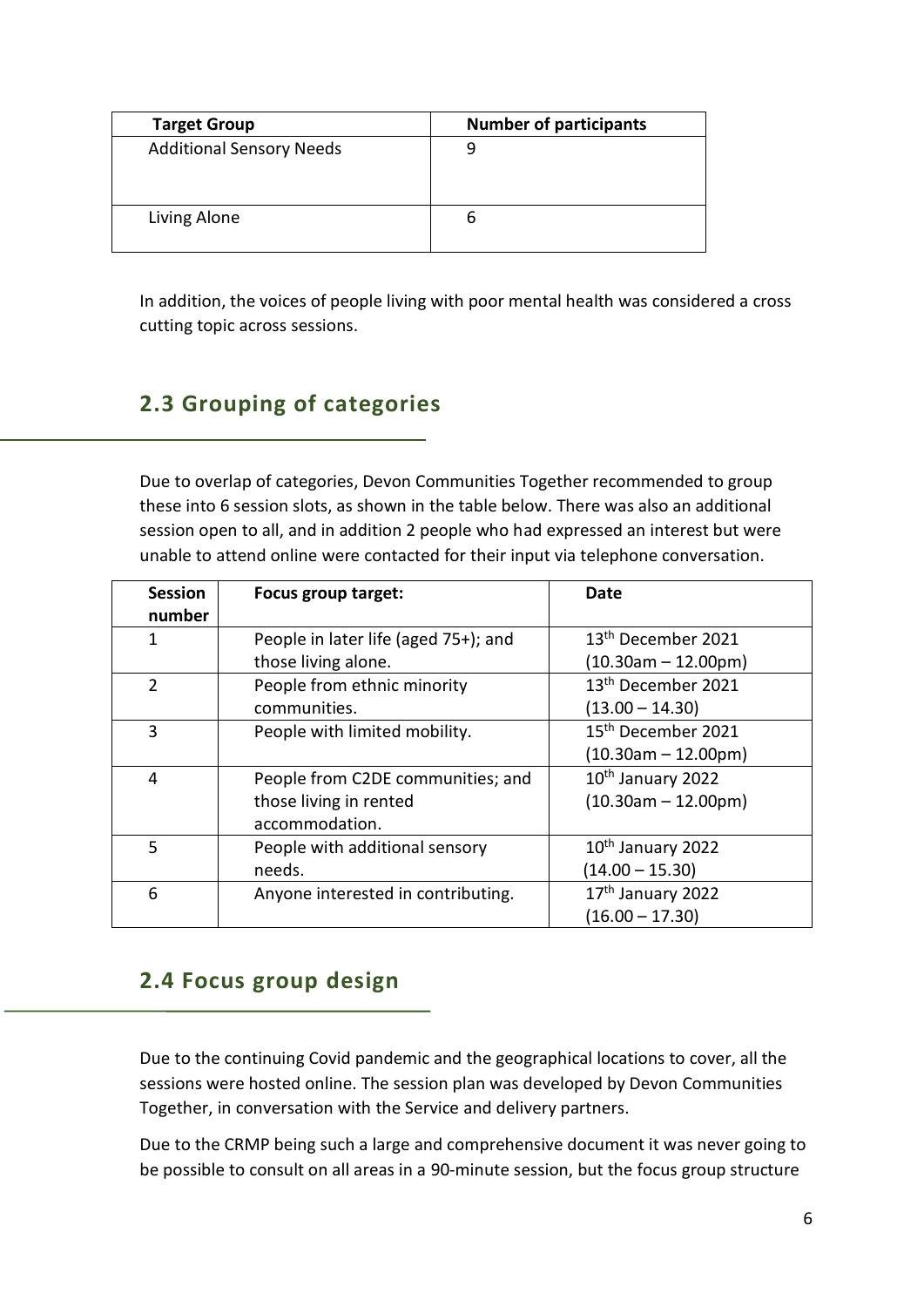was designed to explore the risks and mitigation strategies most relevant to each community group. Additionally, a section explicitly discussing the accessibility and community understanding of the Service's provision was included. Sessions were designed to be safe and comfortable spaces where participants were able to share aspects of their personal circumstances so that the 'whys' of their opinions could be raised and understood.

The full session plan can be seen in Appendix C and is summarised below:

- Opening introductions (names, location, etc.).
- Short presentation on context of the Service and the CRMP from the fire service.
- Each individual raised 1-2 risks/hazards most prevalent in their minds and the minds of their community, and reasons for this prevalence.
- Via input from the fire service the group discussed the mitigation actions named in the CRMP related to risks raised by the group. The group discussed both strengths and potential improvements for these mitigations.
- A closing conversation on the barriers around the accessibility of the Service and how to communicate key messages most effectively with that community group.

Where conversations on risk/mitigation had been focused on one area of the Service's provision (for example, dwelling fires), participants were prompted to consider other activities (for example, road traffic collisions, or business safety).

The above was a broad structure for conversation, but of course conversations criss-crossed between these areas and followed the interests of the group.

Conversation was captured on a Google Jamboard and shared back as appropriate as a prompt to aid further discussion.

### **3. Focus group findings**

# 3.1 Summary of key themes

This summary section of the report will introduce the key themes, with examples illustrating where specialist considerations arose for specific groups. These considerations and their context are explored further in appendix A, detailed focus group findings, below.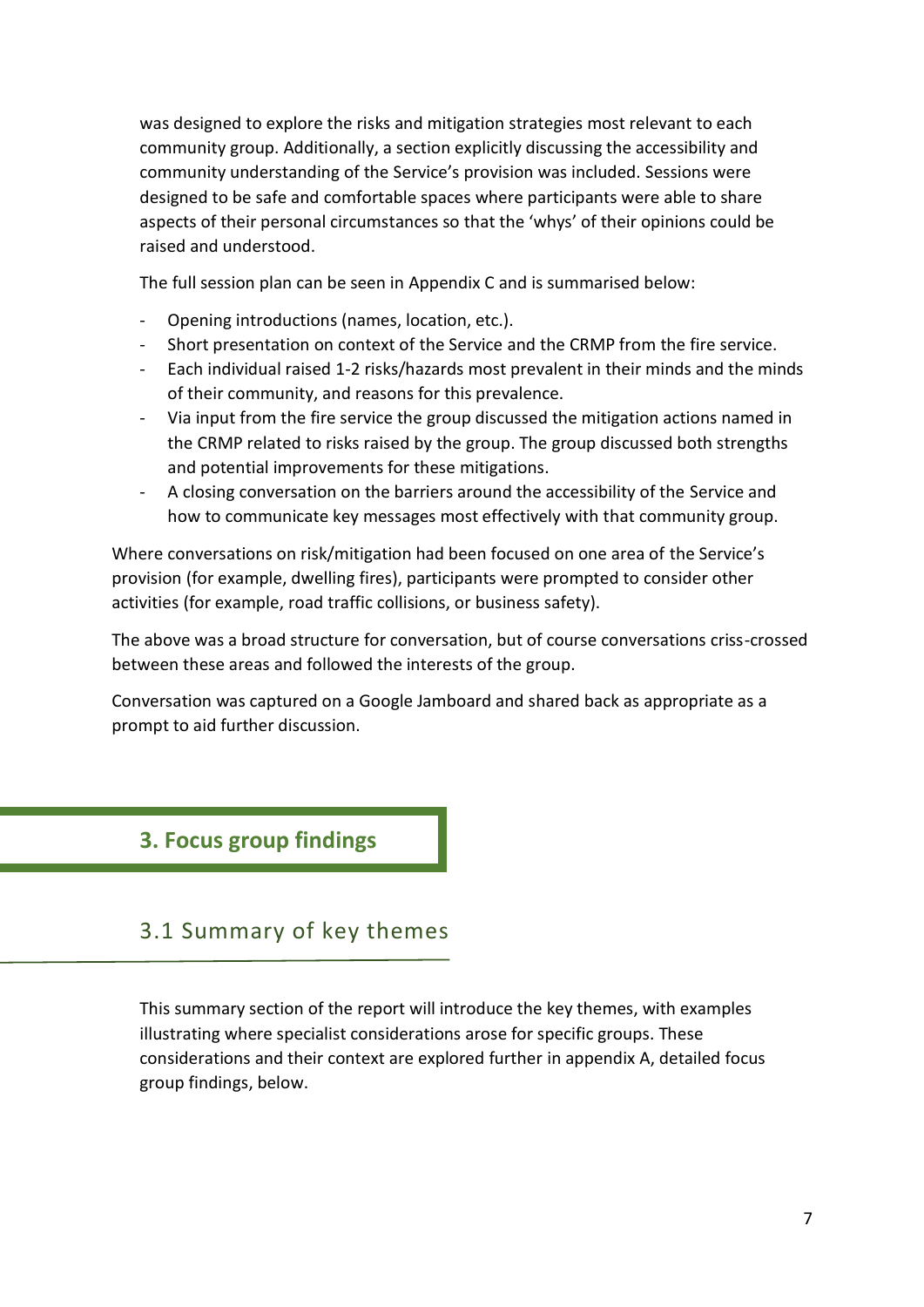The three key risk areas raised throughout the focus group sessions were:

- fires in the home
- fires in businesses or public buildings
- road safety concerns

All focus groups discussed these three risk areas; however, each group saw these risks with a slightly differing focus. Those with limited mobility and additional sensory needs were most concerned about fires in businesses or public buildings. There were no new risks raised outside of the Community Risk Management Plan.

The risks related to specialist incidents were not mentioned, other than in passing around the potential for wildfires and the impact of climate change. However, it can be inferred that many of the measures relating to the safety of these groups in escape from emergency fire settings would apply to other specialist scenarios. For example, adequate escape plans, and provision for those with limited mobility and additional sensory needs.

Participants discussed hazards related to appliance care, (specifically electric appliances, electric blankets, multi-sockets and storage heaters) and cooking as primary causes of fire. The topic of cooking was especially discussed by ethnic minority participants who felt the type of smoky/oil-based cooking common in this group was a danger, in that it could both cause fires, and that safety devices can be tampered with to avoid irritation.

Those with additional sensory needs discussed the suitability of current warning systems and the potential role for technological innovation, such as smartwatches with vibration, or flashing alerts, and a messaging service to alert and inform people about an emergency situation in the area.

Participants of the limited mobility group suggested that the Service should work with utility companies to share data of those on the Priority Services Register so as to best respond in an emergency, and also to target prevention services.

Another key topic which arose in discussion was that of suitable escape routes, and this was especially a concern for those with limited mobility, and those living in buildings of multiple occupation with single escape routes.

*"I have to store my wheelchair at the bottom of my staircase just inside of the front door which means that exit is blocked pretty much so it's just, it's just complicated." (Participant, Limited Mobility)*

Some of those living in rented accommodation felt anxiety due to a reliance on neighbours or landlords to be maintaining safe equipment, signage and suitable escape routes. Conversely, participants felt reassurance when safety tests and updates are regularly completed by landlords.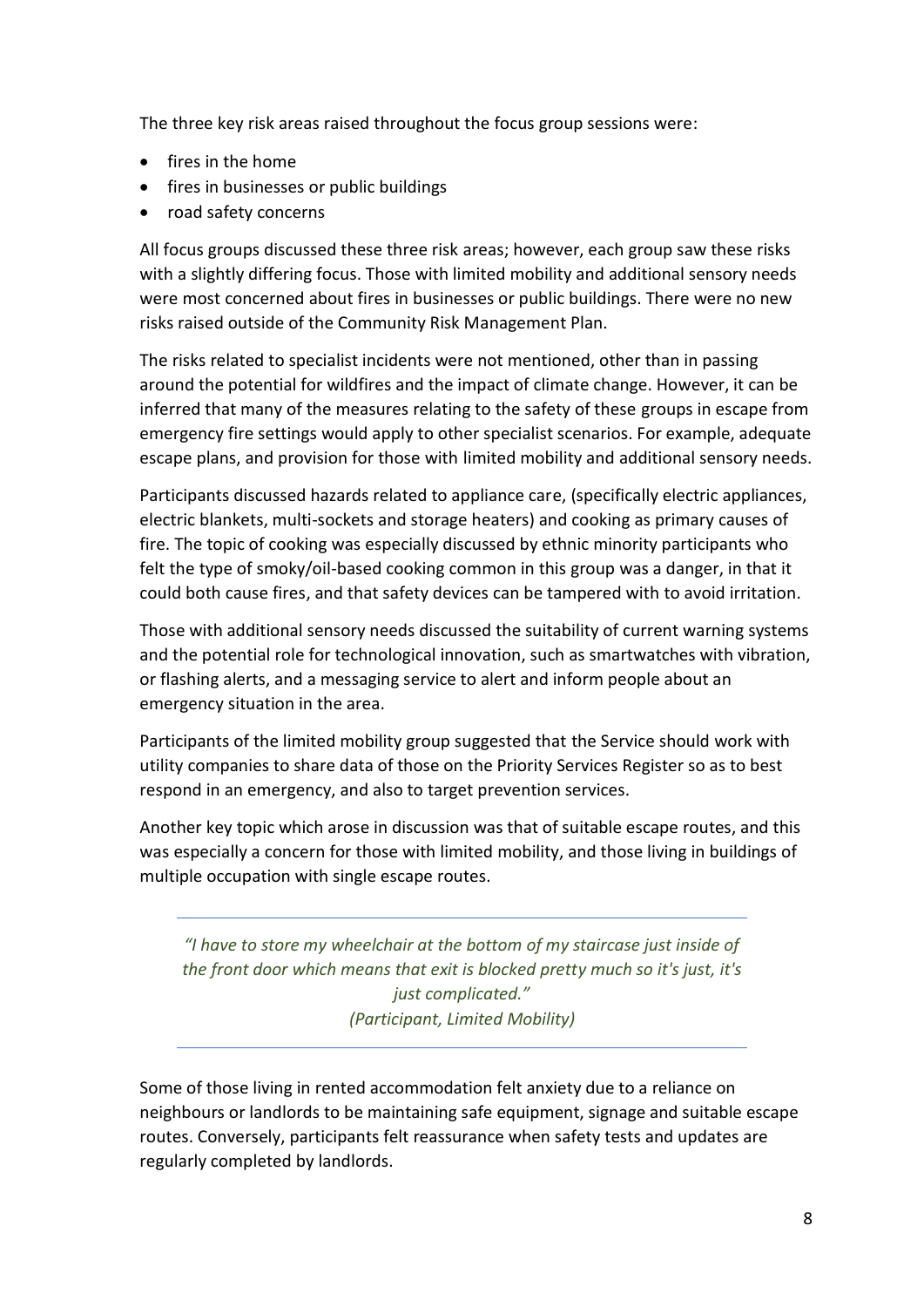*"Firstly, I was already anxious about my bedroom being at the end of the apartment, I sleep there and if there is a fire I am just trapped like a rat in a trap. So, when I moved in, I bought all the fire safety equipment, but I still didn't feel very safe. So, when this girl downstairs started to put drapings on the ceilings and on the walls. I mean if that would go up in flames it would up go up." (Participant, 75+ and living alone)*

There was a concern that landlords can take advantage of ethnic minority and C2DE communities by not following safety obligations. Similarly, landlords are not always educated in a way to have suitable awareness of, and provision for, those with additional mobility or sensory needs.

#### *Fires in businesses and public buildings*

Overall, there was a positive reception to the coordination and planning work carried out by the Service with businesses. The risks discussed focused on emergency escape plans and whether businesses' plans, and associated staff training, were always suitable for those with additional needs. For example, having accessible escape routes for those with limited mobility (including the elderly), or whether warning systems were suitable for those with additional sensory needs. The fear of being stuck, alone, in an emergency was a great source of anxiety.

Mitigations focused on raising best practice standards with organisations. This included using red light signals alongside sounding fire alarms, triaging customers with limited mobility or visual impairment in hotel and restaurant booking systems and providing extra information on emergency procedures, or making sure there is plenty of notice and communication prior to fire tests for those with learning difficulties and their carers.

It was discussed whether a fire safety course for ethnic minority restaurant owners, who may not be familiar with legislation, could be provided via local community partners. In a similar way to how previous health and safety courses have been provided.

#### *Road safety*

The topic of road safety was the least discussed by the focus groups. When it was discussed the narrow country lanes of Devon and Somerset were a source of general concern, regarding both potential for accidents and the accessibility for emergency vehicles. As a mitigation measure participants spoke of installing mirrors in driveways and wondered if the Service could support with this. Participants also highlighted how, for those on a low-income, maintenance of safe vehicles can be a challenge.

In towns and villages, the hazard of emergency vehicle access was raised in relation to congested roads. Congested pavements, with vehicles or business equipment (e.g. signage, tables and chairs), were raised as a concern for those with limited mobility, as they may have to navigate these by going into the road, thereby causing a hazard to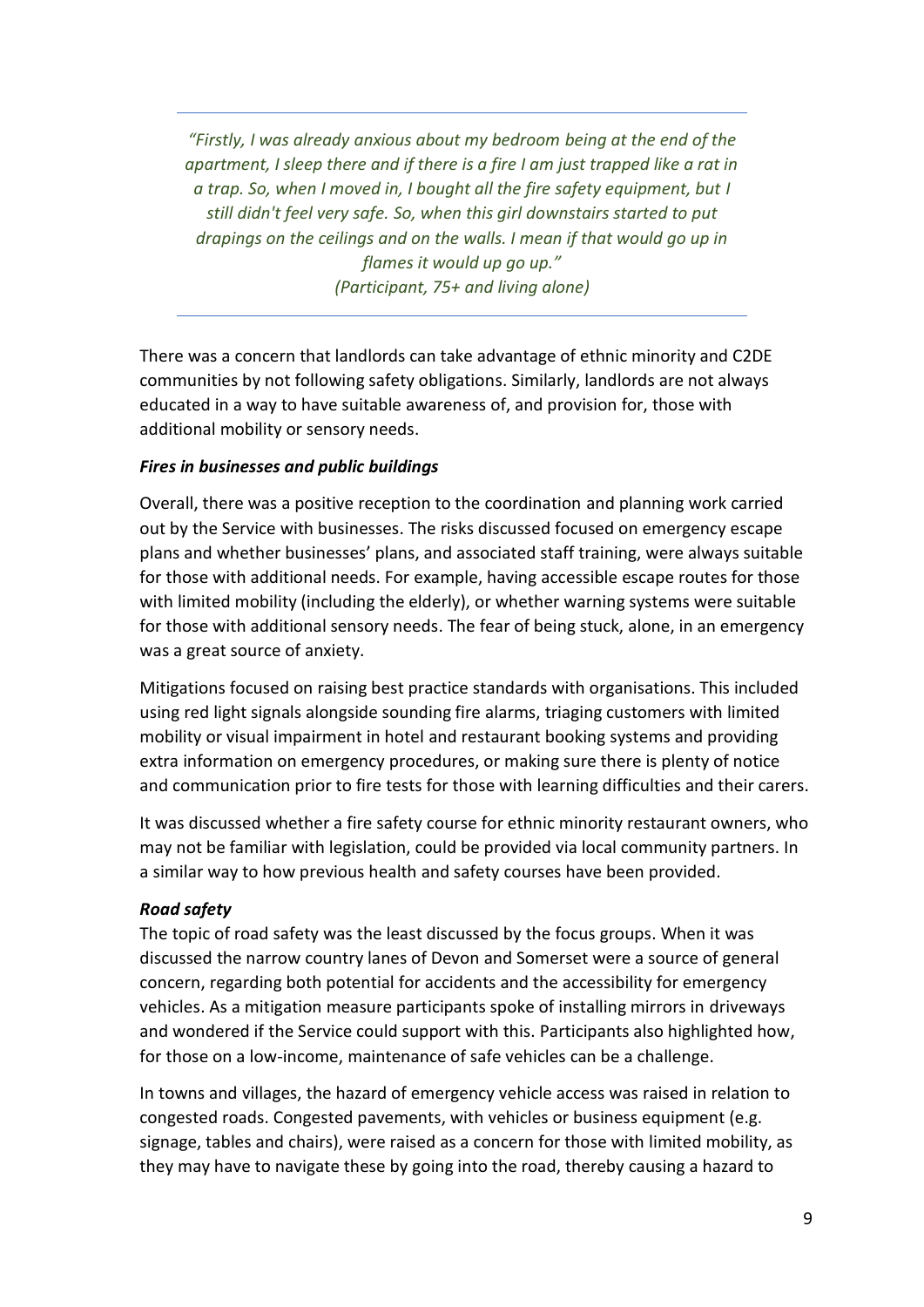themselves and others. There was a view that the Service should automatically be involved in discussions around spatial planning and planning applications.

*"I've had a few occasions with pavements being blocked and my only option to get round the obstacle is to go into the road where drivers aren't going to be looking for someone at wheelchair height in. And it's really, really unsettling and unnerving and I'm kind of terrified each time I have to do it, I might get hit" (Participant, Limited Mobility)*

Participants representing the deaf community desired a technology notification system, for example via telephone app, to alert and inform them about a particular emergency as they are not able to hear radio traffic announcements.

#### *Accessibility*

Overall people seemed happy with the types of mitigation and activities provided by the Service.

However, communication both to and from the Service was discussed by all groups, with a recognition that education of the public was a core need for the Service. This education related both to risks and prevention matters (such as appliance care), and also education on the Service provision itself (such as availability and cost, or lack of cost, of home safety visits). Communication, and suitable language, was also discussed as essential in emergency response scenarios with regard to crews communicating with people involved in an incident.

#### *Educating the public*

Participants recommended engaging with schools, community engagement at events and local groups, or sharing information in parish newsletters and through leaflets. Groups discussed the tailoring of educational sessions to specific needs (for example visiting specialist deaf schools). Printed material such as leaflets was identified as an excellent way to spread information, and by having these at key locations, such as foodbanks and other public support services, this material would spread throughout community networks.

*"If you can get the primary school children on board, and they come home full of enthusiasm for whatever the school is running. So, if you go into schools I think that is a very good place to go because the children come*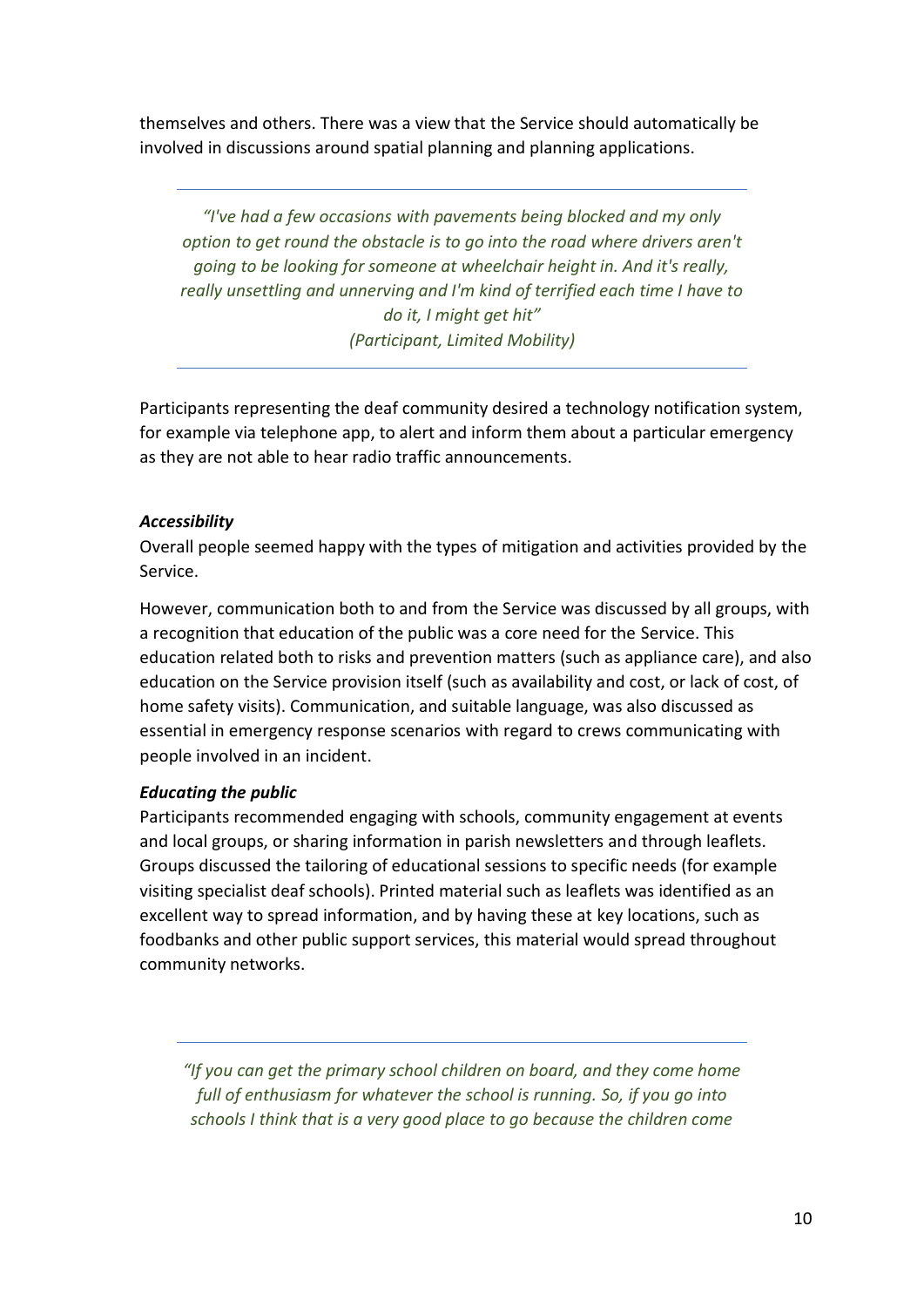### *home full of enthusiasm and it wins parents round." (Participant, limited mobility)*

In order to consistently access hard-to-reach communities, partnership working with community organisations was seen as key and would allow the Service to be aware of suitable groups or upcoming events and build trust and awareness in communities. This relationship building could also extend to building relationships with the admin teams of specialist social media groups. It was noted that the Service has historically been good at this engagement, but this has dropped off in recent years as engagement officers have left the service.

It was also discussed that the fire service could work in a joined-up way with support service staff to reach individuals at risk or pass on key messages through front line workers.

*"I run a group in Crediton, an access group for disabled people and I'm pleased to say we had a very nice, very helpful fire service officer come and talk to the group and everybody who was at that meeting was full of praise for the information that was shared. One gentleman who was deaf and he lived alone in a very old and possibly vulnerable building, and he was worried that he might not wake up to his smoke alarm. Because of his deafness the person who visited gave him lots of information, far more information than he was expecting to, and now he flags it up every time anything like this is mentioned at any public meeting he attends. He belongs to the British Legion. So, he tells it to them as well." (Participant, Limited mobility)*

#### *Suitable language*

In the above discussion on engagement, suitable language was a major theme for ethnic minority participants and participants with additional sensory needs (including hearing loss and learning difficulties). Translators and interpreters were seen as essential to making the Service more accessible. Where translation is provided by the service this was not always known about.

*"If English isn't your first language and you struggle to speak English, and when you Ring 999, is there like a translator though? Because you might be struggling to give your own address or to understand the person…" (Participant, Ethnic minority)*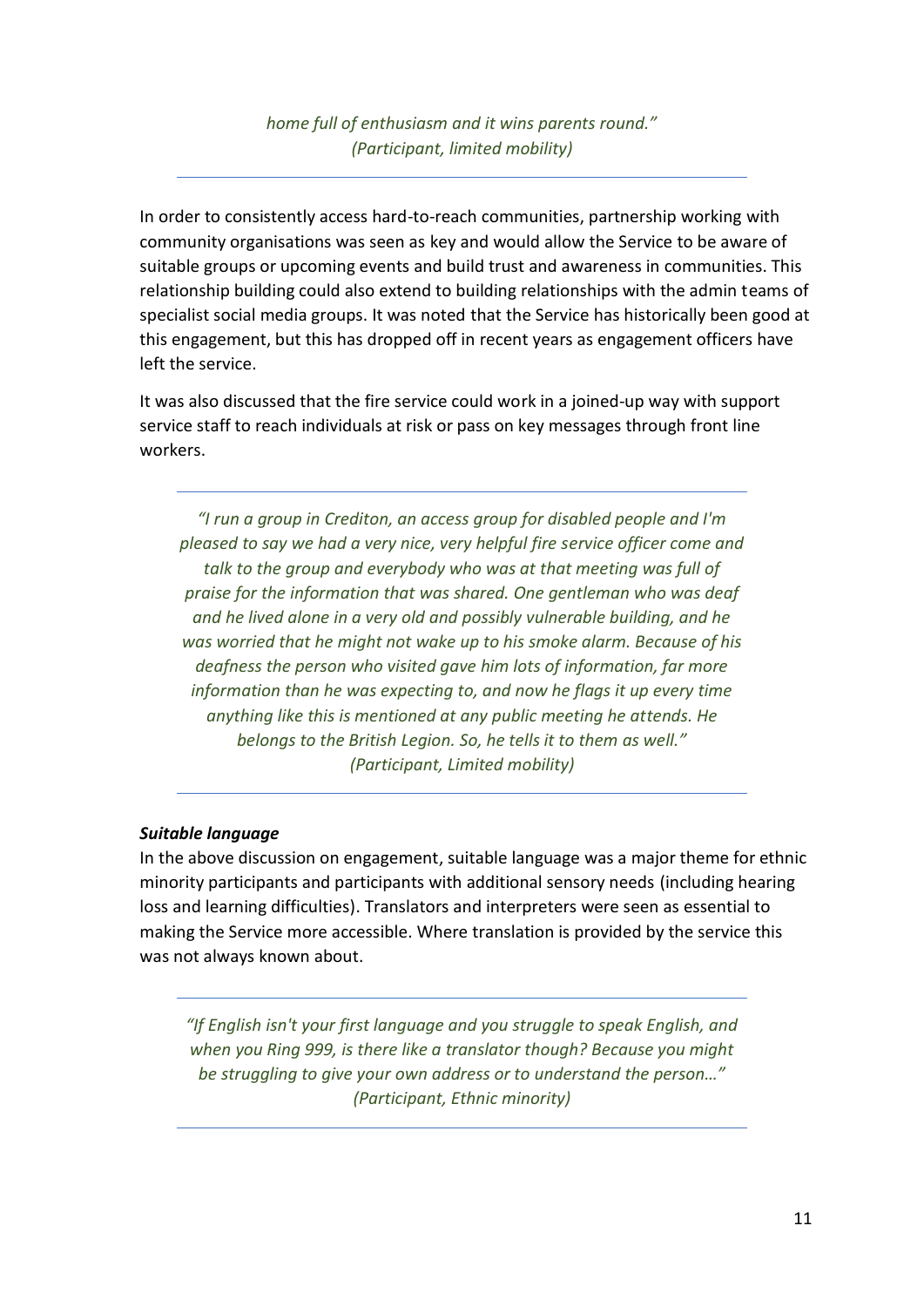One suggestion from the deaf community was to explicitly mention on marketing information that BSL translation is available. This would send the signal to the deaf community that there is the possibility for them to engage with the fire service, as otherwise the assumption is they will not be able to engage. The promotion of the SMS text emergency number should be promoted widely to allow non-verbal communication.

The importance of language extended to emergency response scenarios. Although technological innovations, such as remote access to translators was discussed, participants felt that the use of basic sign language (or even increased gesturing), and written or pictorial prompt cards would be of great value. To further develop mitigation measures, provision of pictures on signage such as escape routes was discussed and that language training should extend to all Service staff.

*"Something happened with my washing machine. Some smoke started to come out of it. I straightaway called the fire service, and they came and checked the equipment. But one thing that I was really disappointed about at the time was the personnel that came. They were talking to my Children and asking them what happened. And I was trying to sort of, say, don't talk to the children. 'Hello, I'm here. Can you see me?' They just didn't know how to communicate with me at all and I think they should have thought no, 'Actually this is really important' we make the adults responsible in their house and not the children. I've got small children. They shouldn't have to take on the responsibility. I am the parent, not them.*

*"So, I think it's about the staff who come out? They need a little bit of training about not using children for communication. It's not fair on them. So somehow make sure that you communicate with a parent - even using paper and pen would be better." (Participant, Additional Sensory Needs, deaf community)"*

#### *Communication and learning difficulties*

The above discussion on language and training is relevant to those with learning difficulties, who are often familiar with communicating in basic sign language or using Makaton.

In addition, there was discussion on the potentially traumatic and sensorily overwhelming impact of an emergency scenario on those with autism and other learning difficulties. This includes the triggering nature of sirens and fire alarms. Mitigation measures discussed included training for staff on individuals varying needs and the importance of providing space and reassurance and discovering suitable key contacts. It was also raised to equip response vehicles with ear defenders and security blankets.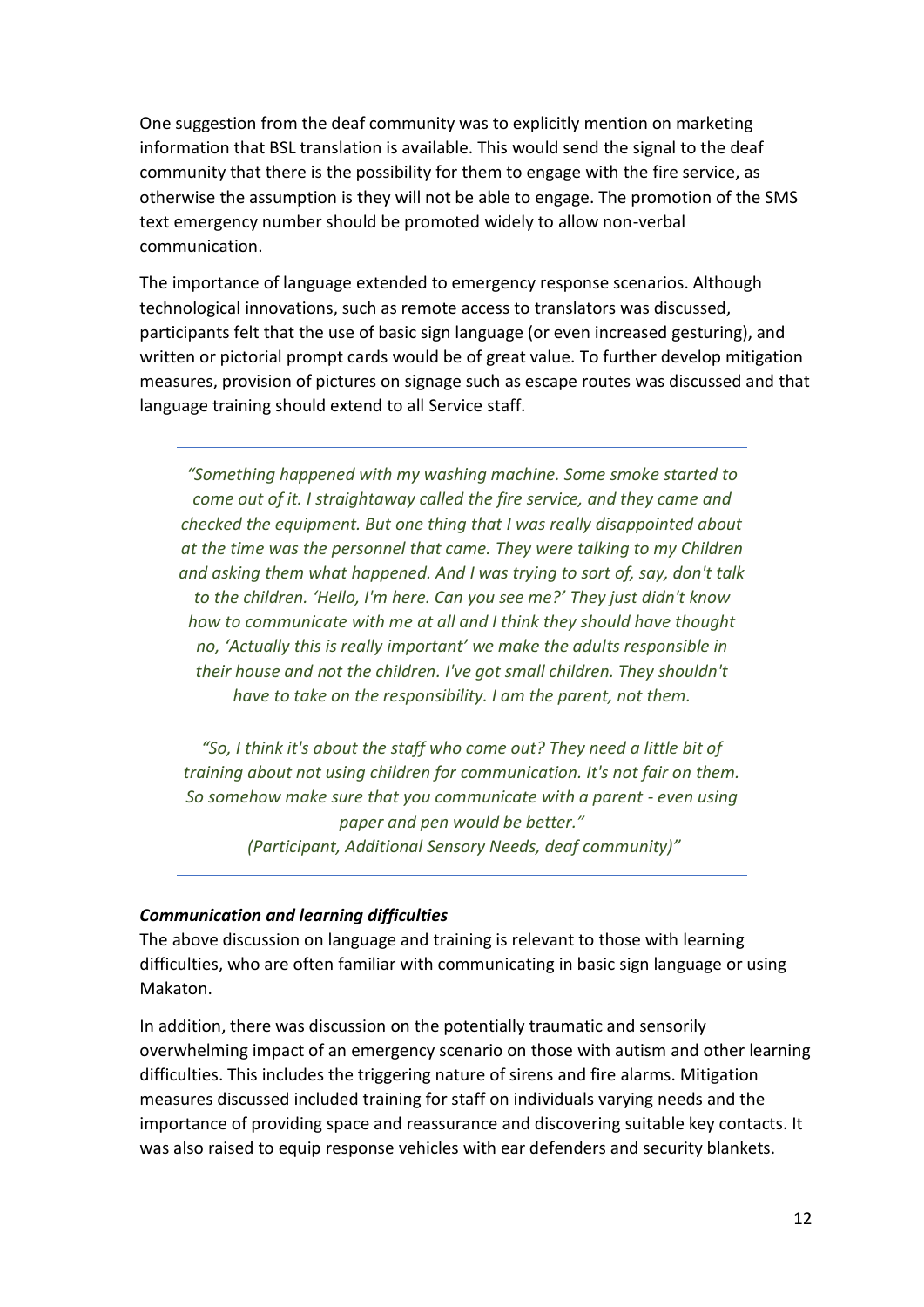## **4. Future learning**

Despite reaching representative numbers from each target group, it is important to acknowledge the potential barriers which may have limited even greater engagement.

Barriers observed related to 5 areas:

- 1. *Timing* The sessions occurred during the daytime, which may have limited the availability of participants. Seeking to mitigate this barrier one session was hosted later in the day, from 16.00 – 17.30.
- 2. *Community leaders vs general public* Positive attendance was achieved for all category groups, however it was notable that many of the participants were 'community leaders' in one form or another. For example, participants were involved in running food banks or other support organisations, or they were otherwise active in their community group. The presence of community leaders led to a benefit for the consultation process as the individuals were passionate, articulate and considered in their views relating to risks and mitigations for their community group, and therefore able to provide high quality input. Additionally, they were motivated to take information about the services provided by the Service back to others in their community, and they are interested in continuing to strengthen bridges with the Service in the future.
- 3. *Incentives/compensation* Despite 2x£20 vouchers awarded per session (via raffle) serving as an incentive for participation, it appears that guaranteed incentives would have been more motivating. This is evidenced by delivery partners receiving at least 4 specific enquiries into incentives, and also a high number of initial registrations for sessions who did not show. It is likely this issue was most relevant to the C2DE demographic, both due their inherent financial situation and due to this group most dependent on 'lay' individuals rather than community leaders (as described in point 2 above).
- 4. *Language* Two of the focus groups were explicitly for groups where language was an additional factor. One focusing on members of ethnic minority communities and one focusing on those with Additional Sensory Needs (with interpretation via BSL being a necessity). Participants were advised that interpreters/translators would be present. However, with ethnic minority communities being diverse it was not possible to target all ethnic minority communities.
- 5. *Digital inclusion* With the sessions being hosted online, this may have been a barrier to particular groups. DCT was specifically informed of this challenge by individuals who were visually impaired, those aged 75+ and carers of those with learning difficulties. DCT sought to combat this arranging telephone conversations but capacity to reach beyond arranged focus group sessions was limited.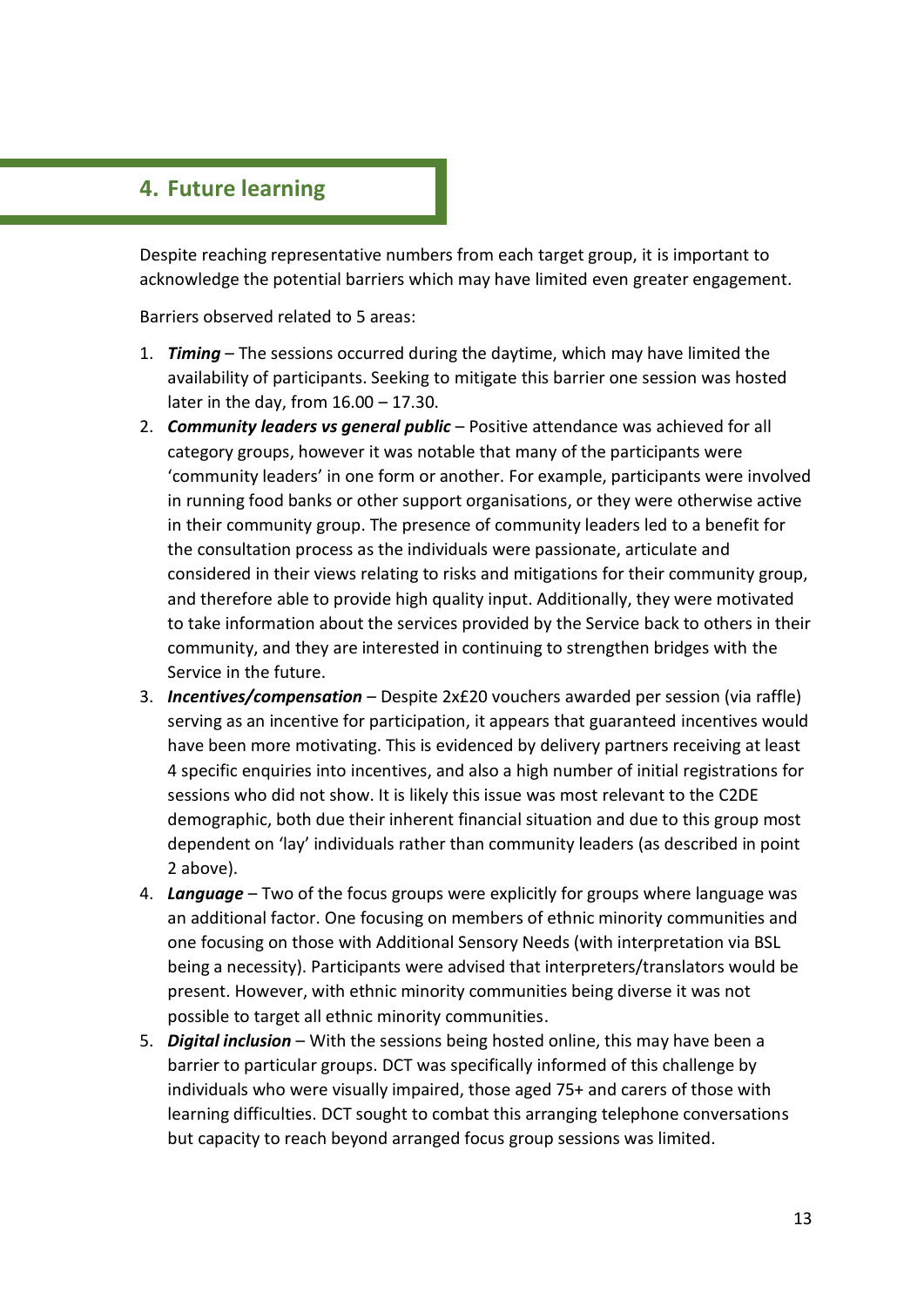# **a. Detailed focus group findings**

# **i) Target group: People in later life (aged 75+)**

#### *Risks*

Most risks discussed can be grouped under *'dwelling fires'.* These related to hazardous appliances (electric appliances, multi-sockets and storage heaters in particular) or human error. One participant explained they had only begun cooking following the death of their wife and was prone to burning food, as such, they were somewhat afraid of setting their apartment on fire.

*"I am a notorious for being a non-cook and so for the fire brigade I'm a potential customer for them due to my skills at a stove. But I have recently bought a fire blanket" (Participant, 75+ and rented accommodation)*

In relation to *'fires in businesses or public buildings',* participants who represented organisations working with the elderly, or whose volunteers were elderly, commented on the extra attention necessary to create emergency exit plans suitable for the less mobile.

In relation to **'road safety'** participants discussed concerns for children playing in local streets and them being potentially unseen leading to accidents. There was also discussion of the use of mirrors in driveways to assist with hazardous country lanes, however individuals did not feel confident to install these, or adjust their position after bad weather, and relied on external help.

In addition to this, the potential increase in wildfires was mentioned in relation to climate change.

#### *Mitigations*

Several participants had previously had home safety visits from the Service and were positive on the impact, with some being advised to make changes to equipment. The process of speaking with a professional, even if not leading to physical change, was greatly reassuring.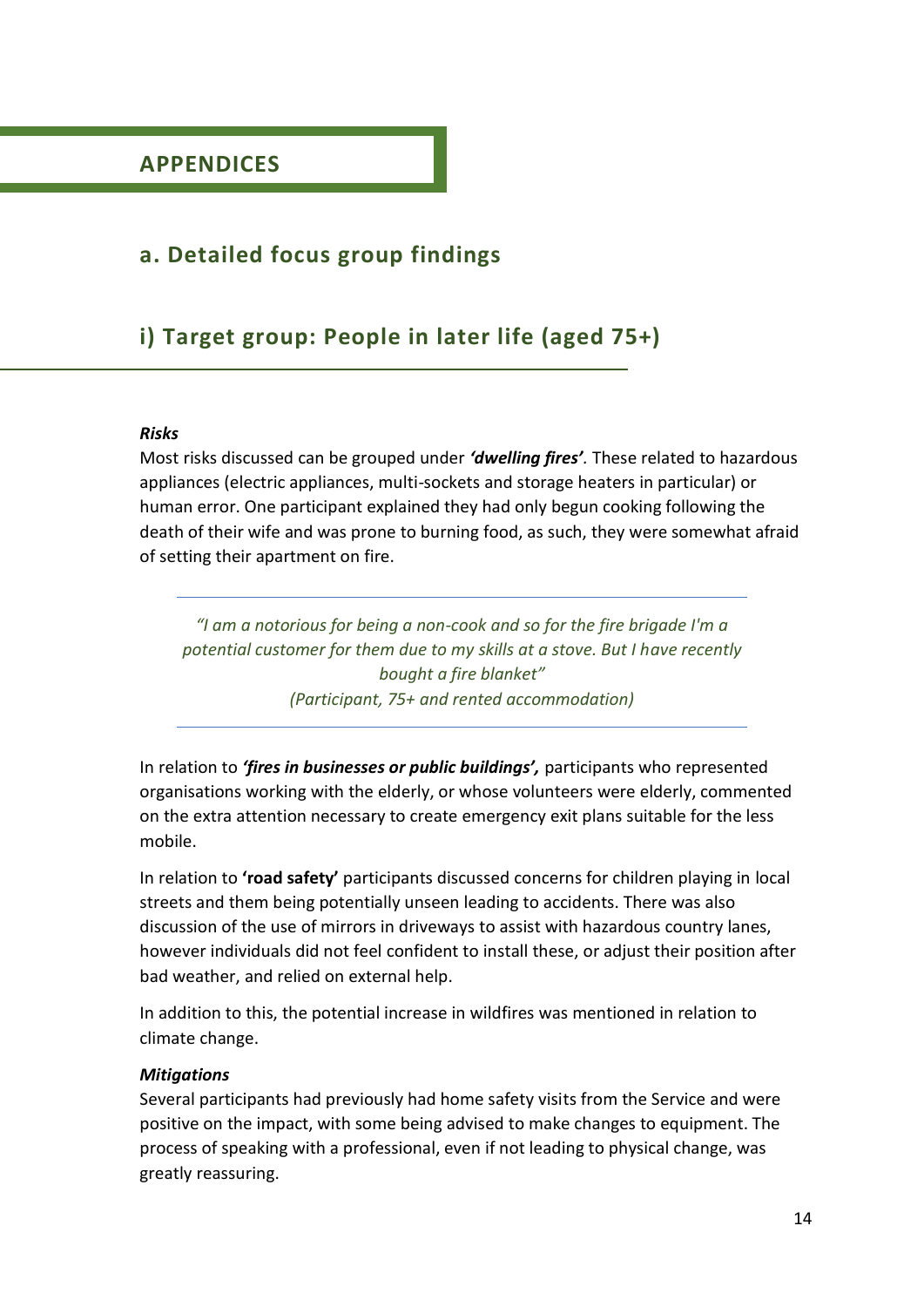For public risks, educational visits to schools (which would include road safety) were discussed, and there was praise for the way the Service had worked with organisations (which participants were involved with) to create suitable exit plans.

*"I've seen various elderly people using these adapters. It's elderly people living on their own. How could you reach out to them? I really don't know how you would do that because they're very sort of, they can be very sort of closed and don't want the advice you know: 'I've done this for years'" (Participant, 75+)*

#### *Accessibility*

Participants suggested the Service should maintain community engagement in the form of a physical presence at community events, or by joining up with community groups for presentations such as the WI or U3A. Leaflets could also be distributed through such groups. Participants were strongly of the opinion that parish/village magazines were good channels for communication of key messages.

The types of information desired included, knowing the types of hazardous appliances, the labelling for fire resistant materials, the frequency of checks required for appliances and who should be completing checks.

# **ii) Target group: People with Limited mobility**

#### *Risks*

Participants stated that the fear of being stuck in an emergency situation is a great cause of anxiety.

Participants discussing risks associated with **'Dwelling fires'** highlighted that escape plans are especially important for those with limited mobility, for example relying on stairlifts. In fact, the mobility equipment relied upon can be an additional barrier as one participant noted they store their wheelchair at the bottom of their staircase, just inside of the front door meaning that exit is blocked.

This challenge extends to properties which form part of accommodation blocks and are managed by housing associations. Participants discussed how they knew of people who could not store their wheelchair in their home safely, but also were not permitted to store it in communal hallways (in their opinion out of the way) but were not provided outside storage.

It was also commented that people with limited mobility can be dependent on others to mitigate hazards, for example one participant discussed how their husband used to tidy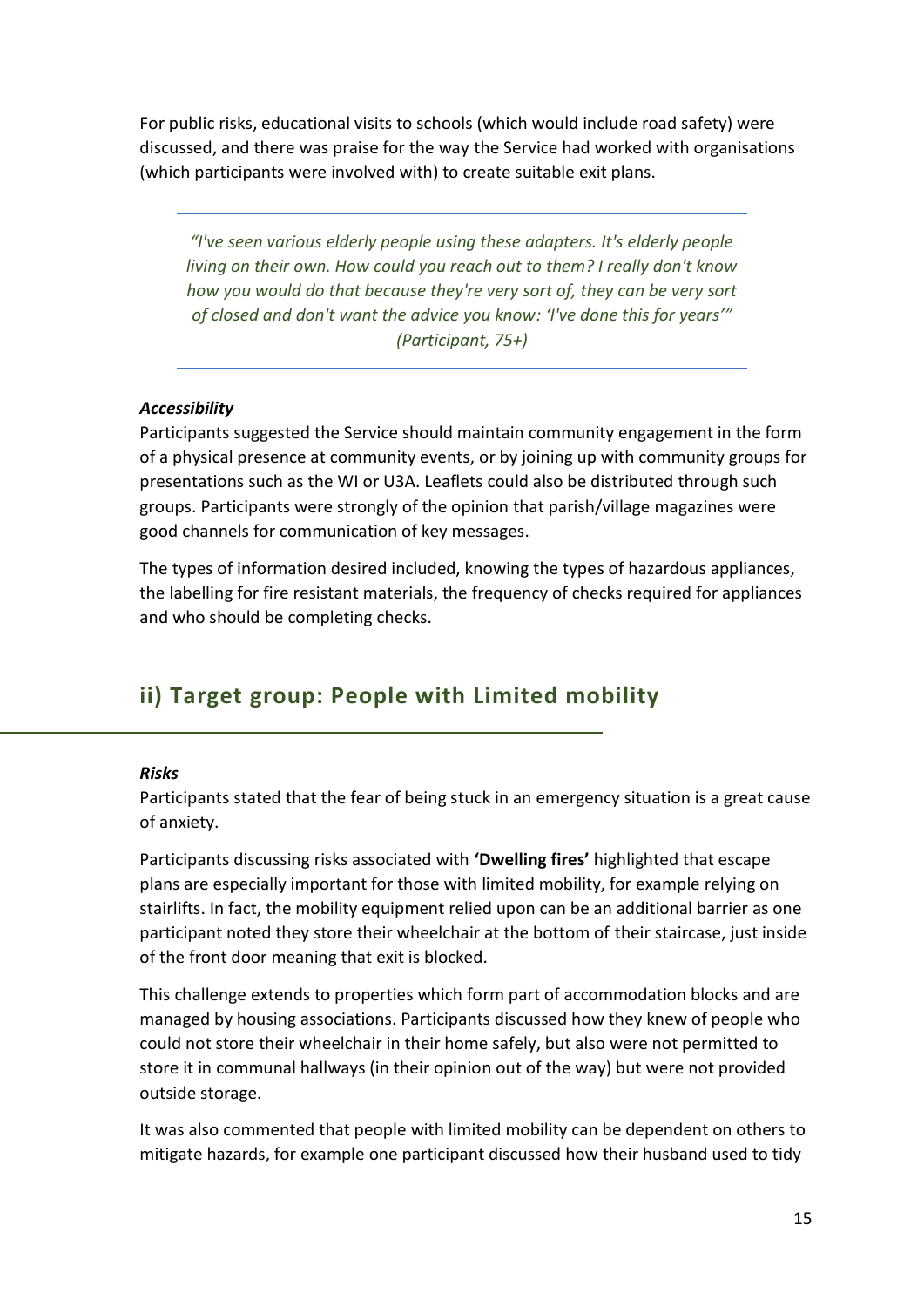the loft before he died, and they are unable to do this but aware the clutter is a fire hazard.

In relation to **'***fires in businesses or public buildings'* the same fear of being stuck was prevalent, and the group had an awareness of feeling unsafe, often noticing how horrendous and inaccessible some fire exits are. There is a fear that building control do not have evacuation plans for people on upper floors or that business staff are not aware of these plans. Participants noted their experience of hotels with accessible rooms not being on the ground floor. Participants feared being left stranded and alone as everyone else evacuated a building, especially if on a higher floor.

Participants felt a frustration and tiredness that they must be really proactive in making sure they're safe, and people understand what they need. They felt they could be seen as being a hassle.

*"Yeah, you were often left, or people don't know how to get you out of there. And I know that's sort of the employer's responsibility to give you an evacuation plan, but it doesn't happen much." (Participant, Limited Mobility)*

In relation to risks on the **'road safety'** it was highlighted how businesses can often block the pavement with signs or tables meaning their only option as a wheelchair user is to go into the road. They point out this is terrifying and dangerous as drivers aren't going to be looking for someone at wheelchair height.

Similarly, cars parking on the pavement, especially near schools, can block pavements and dropped curbs.

#### *Mitigations*

In relation to dwelling fires some participants had heard of and booked home safety visits and were encouraged by this offer, but others hadn't. It was felt that where technical advice was provided on safety visits, linking in with services to support implementation would be welcome (e.g. to aid loft clearance). It was felt that working with the landlords and housing associations to help creation of escape plans was welcome, and these could be bespoke to the situation to take account of issues such as wheelchair storage.

In the case of emergency response, there was strong support for the idea of the Service having existing knowledge of where vulnerable people are, and those with additional needs. It was discussed that the Service could work with other services such as utility companies and their Priority Services Register (PSR). Upon sign up to the PSR individuals could consent to their information being shared with the Service. Participants liked the idea of only having to register this sort of information once.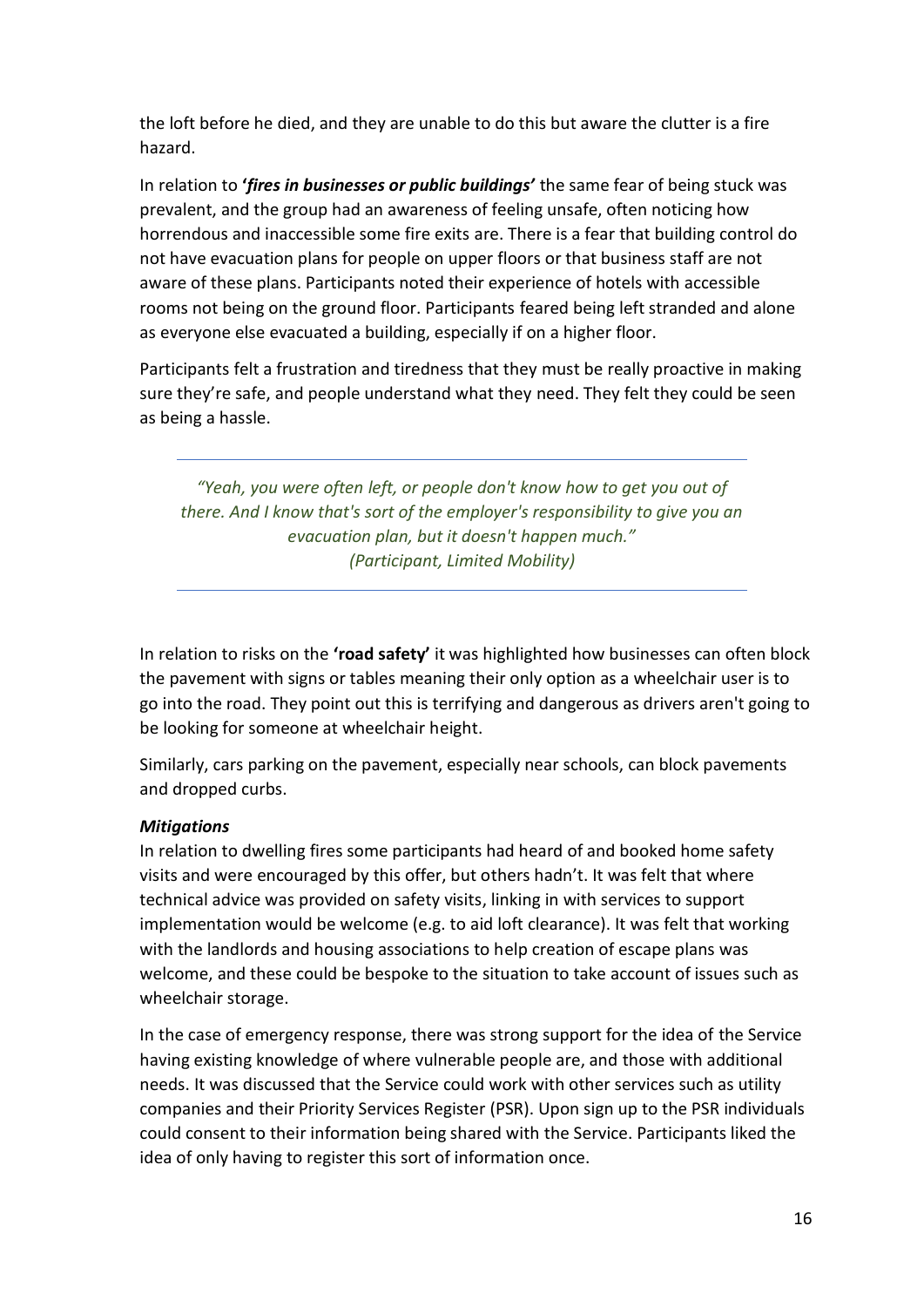Regarding hotel and business best practice, it was mentioned that some organisations have a booking practice which, if you have limited mobility, they take the initiative to tell you what the escape route is. It was also mentioned that signage related to escape routes should be at a suitable height for wheelchair users.

Regarding road safety, it was felt that the Service could participate in looking at planning applications so they can comment on the design of streets.

#### *Accessibility*

Participants thought that for general awareness channels such as parish councils, community groups and fetes, social media and local newspapers would all be good for promoting the offer of the Service. The idea of a sponsored wheelchair ride was mentioned to bring awareness and engage people. It was explicitly mentioned that young carers groups could be addressed as they can be forgotten.

It was discussed that if the Service partners with an organization such as the PSR (discussed above) then this could automatically set up letters to the home address or an email to say that they offer home safety visits and other services.

With the above methods participants felt that a direct approach would be welcomed and not intrusive as fire is such a fear for people and people are not being told off but it is for safety.

For the issue of road/pavement blockages, an idea of a big community event with a fire engine, or similar, being unable to get through the roads they live on would raise awareness.

For public buildings and businesses, and the fear of inadequate escape roots/plans participants were unsure of who/where to mention this and didn't know they could go direct to the Service's fire safety helpdesk, or how to direct a business to the service.

As a general point for both prevention and response, it was raised that *all* Service staff should automatically undertake disability awareness training, and this is something that Living Options Devon was happy to assist with in the future. This training would help break down barriers, ensuring all staff feel comfortable meeting people with additional needs, and not be 'hesitant and worrying about being PC'.

# **iii) Target group: People with Additional Sensory Needs**

#### *Context*

The majority of the findings in this section come from focus group conversation with those of the deaf community, facilitated with BSL interpreters. Additional information was gathered via telephone call with individuals with neurodivergence and their carers, and also via telephone with an individual with visual impairment.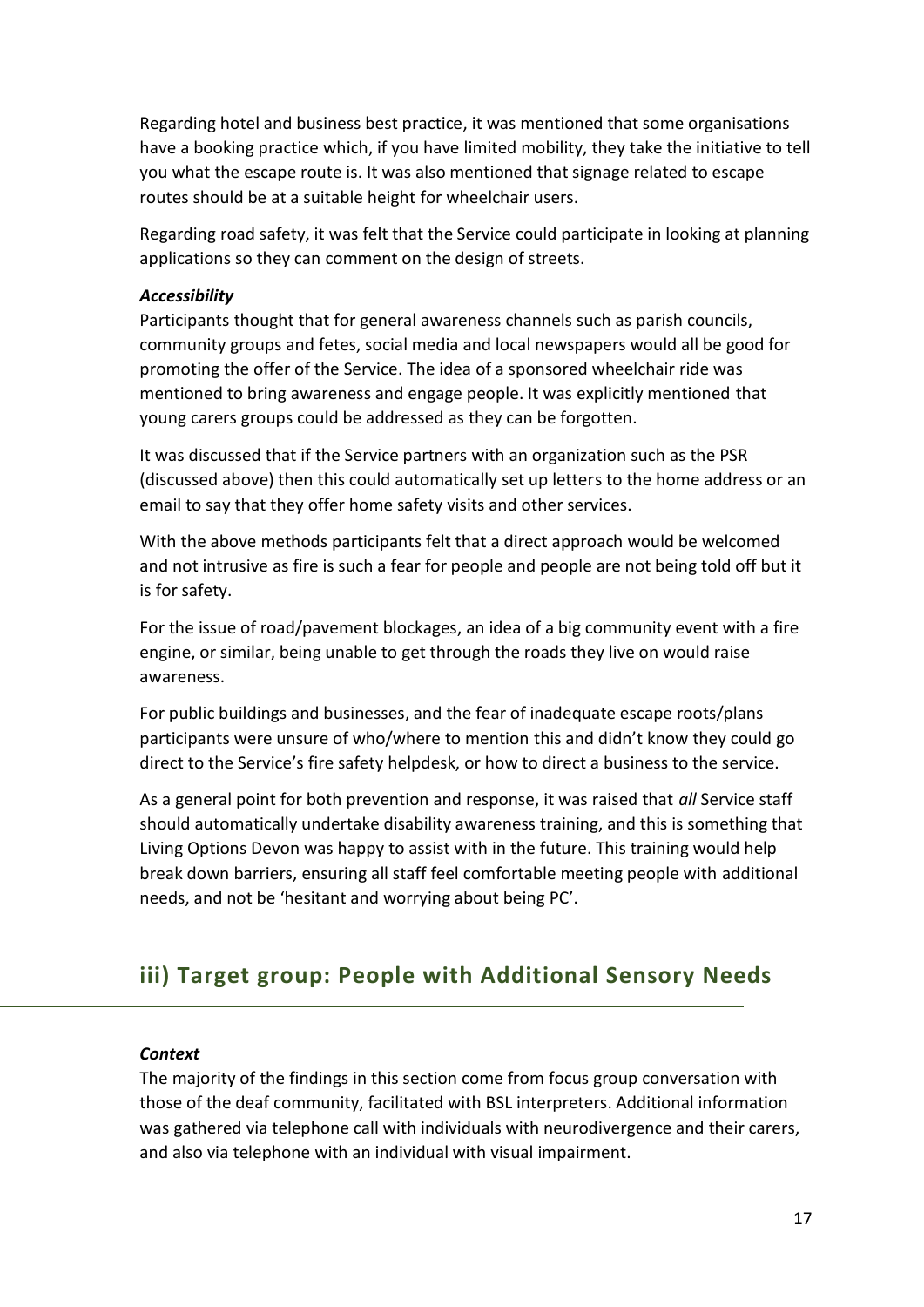#### *Risks*

The risks the group identified are often to do with people not being aware of the danger: they cannot, for example, hear the alarm, see the exits, hear announcements, or other people around them talking. There is no way to inform themselves about emergency situations. This is relevant in both private and public settings.

In relation to '**dwelling fires'** it was discussed that fire alarms in people's houses do not alert them because they don't hear them. Often it is the children or other family members who alert them to an alarm being set off or there being another danger. Members of the BSL group admitted that their homes have been equipped with 'Angel' alarms, however a few challenges with these were named. The alarms have been placed in drawers due to the ticking noise irritating other family members, the device has been triggered by other digital signals, and the device is only in one room of the house such as the bedroom.

In relation to **'***fires in businesses or public buildings***'** the theme of missing information is again relevant. The group felt they might not know about an emergency taking place and being forced to 'follow the crowd'. This becomes more of a problem when being alone in a space (such as in a toilet).

Regarding **'road safety'** incidents a deaf person driving would not know what has happened up ahead to be aware of the situation. This is not just a problem for potential hazards, but also inconvenience due to, for example, not hearing traffic announcements on the radio. This feeling of ignorance is frustrating.

#### *Mitigations*

One of the mitigations discussed for emergencies in public spaces was having red-light alarms to alert deaf people to an emergency, something which was commented on as being common in London but generally lacking in the South West, and could be considered as being a standard for businesses. For people who are colour-blind, exits and signs need to be marked accordingly. As with those with limited mobility, hotels could use best practice of providing additional information on exit routes for those with visual impairments.

For dwelling fires a different device to 'Angel' was discussed, with potential for it being portable like a pager. For this and all of the above areas, technology was seen as a great area of potential progress, with alerts being sent to deaf people. For example, by telephone app or to a smartwatch.

*"Do you have any new equipment up? Because obviously the fire service provides the . . .I had the angels provided . . . and I put it in the drawer as well, to be honest, because my partner he's hearing and he could hear it ticking. He's saying it literally was like going tick tock tick tocks driving him crazy, so we had to take it down and put it in the drawer." (Participant, Additional Sensory Needs).*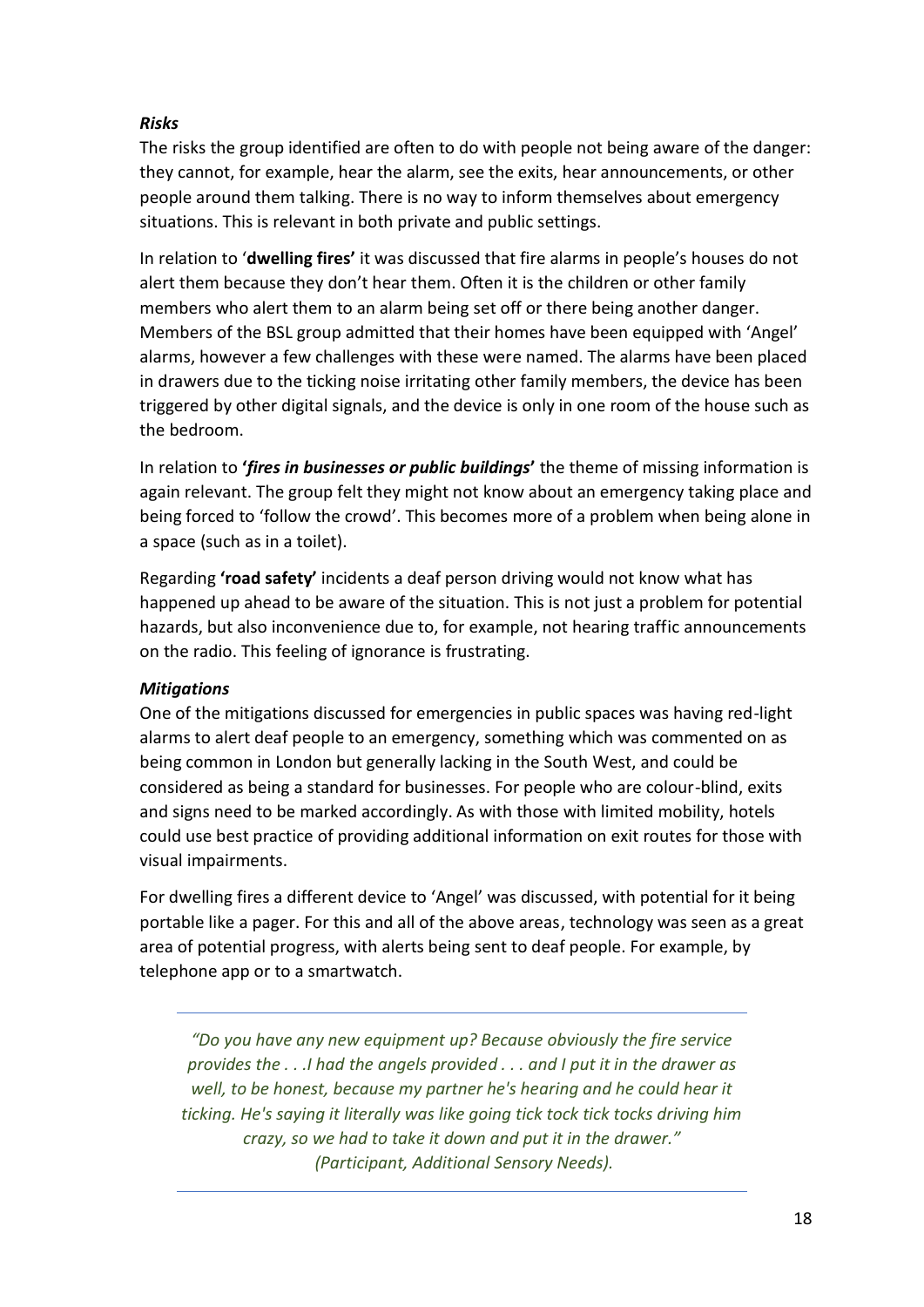#### *Accessibility*

Whether in prevention, or in response to an incident, all the services depend on communication, and this process of consultation highlighted the challenges of sharing information with the deaf community (and those with other additional sensory needs). Comments indicated that the survey was perceived as being not accessible to the deaf community, who primarily communicate through BSL, and so English should be considered a second language. All publicity information material should explicitly say that BSL interpretation is available, which would give people the incentive to get in touch, where otherwise they assume there is no way to communicate with the Service.

Beyond formal translation, an enhanced level of training for Service staff to be able to communicate would make the service a lot more accessible both in prevention and in response to emergencies. This communication training could be simple, such as including very basic signing, encouraging more gesturing, or the use of imagery and picture prompt cards. Clearly marked and pictorial escape routes were also named as desirable.

*"How do we communicate if you're being cut out of a car or crash? How do we communicate? And it's those sort of worries. You know whether people are trained in, just sort of, basic communications? People are just sort of thrown into shock, can't move so it's how do we get over those communication issues?" (Participant, Additional Sensory Needs, deaf community)*

The conversation highlighted that many BSL communicators have strong social and support networks which could spread key messages. They were keen to see these relationships re-established. It was felt that dedicated engagement via schools such as the Deaf Academy, Eggbuckland Vale or Babcock would be a positive approach.

#### *Neurodiversity and learning difficulties*

Discussion with those with autism and their carers, and the carers of those with other learning difficulties highlighted the potentially traumatic and sensorily overwhelming impact of an emergency scenario. This includes the triggering nature of sirens and fire alarms. Mitigation measures discussed included training for staff on individuals varying processing needs and the importance of providing quiet space, providing reassurance, and discovering suitable key contacts. It was also raised to equip response vehicles with ear defenders and security blankets.

The above discussion on language and staff training is also relevant to those with learning difficulties, who are often familiar with communicating in basic sign language or using Makaton.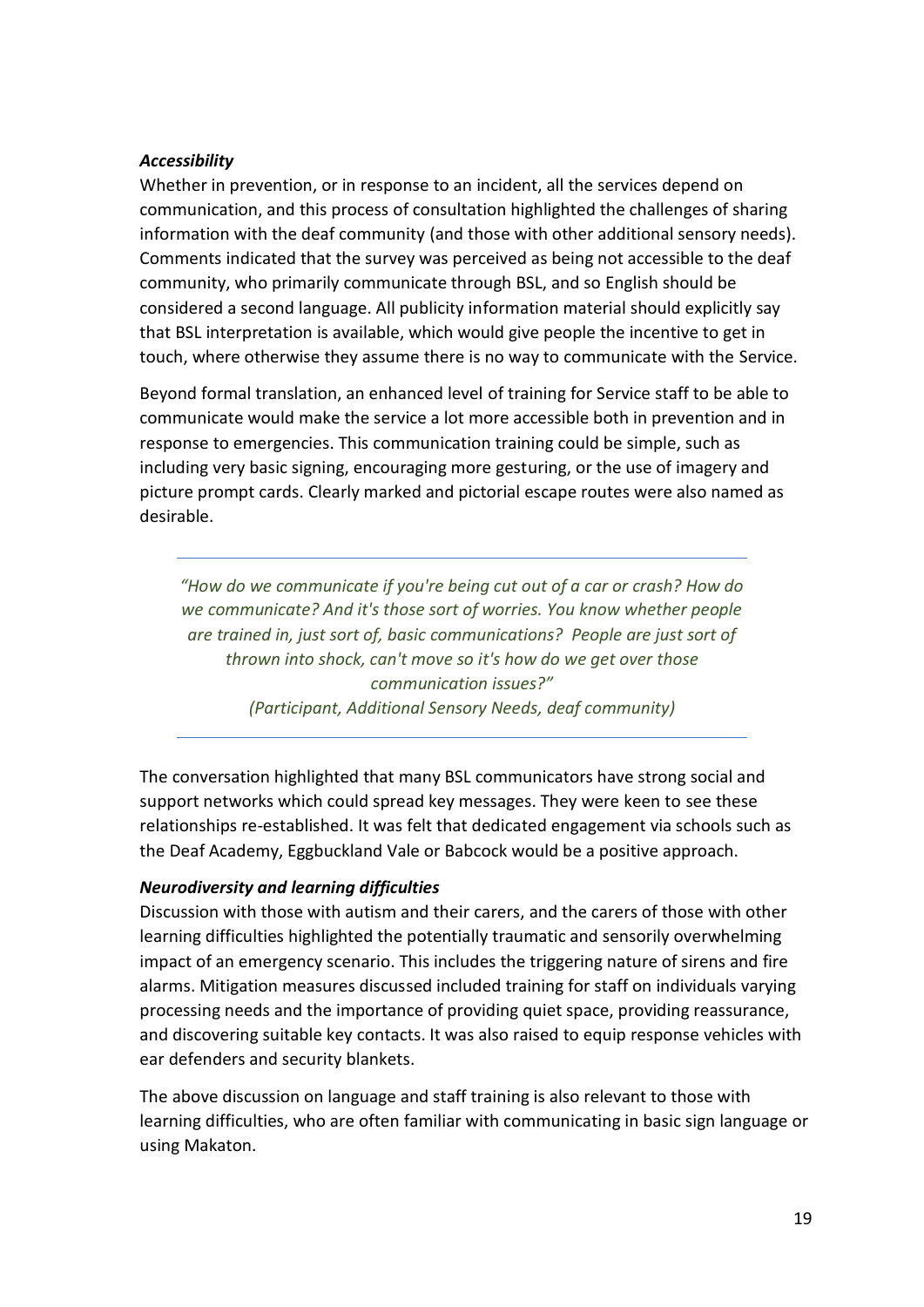When making home safety visits, planning them well in advance and providing information of what to expect ahead of time is especially important for this group to feel able to receive home safety visits. This also allows for the availability of support worker if necessary.

*"I have a family member who's severely autistic in communication. You know, if you spoke to them in a way like 'come on, we need to go now'. That wouldn't work. There's no way of getting that person out of that area if you spoke to them like that." (Participant, Additional Sensory Needs)*

# **iv) Target group: People from ethnic minorities**

#### *Context*

This focus group was made up of people from China, the Philippines, Hong Kong, Egypt, and Afghanistan. Some of the participants are leaders of their community support networks. Others were translators (Chinese, Filipino, Arabic) for those who needed support to communicate effectively in the group. Almost everyone lived in social housing, many in apartment blocks.

#### *Risks*

In relation to *'dwelling fires'* cooking and appliances were the raised as hazards. Participants commented that it is common to cook a lot with oil and high temperatures. Beyond this being a risk in itself, the smoke regularly sets off fire alarms and many people take the batteries out of the device. Participants commented that it is common to misuse electric plugs, by plugging in lots of appliances, or using the wrong plug. Members of this community can have a 'DIY' attitude and try to wire plugs etc. themselves but without the correct knowledge.

There was a view that it is common for private landlords to take advantage of low English levels and low level of knowledge regarding safety measures, and despite legal obligations may not provide suitable equipment, signage, and safety checks. Individuals don't know what to accept or expect in a property.

*"I think we have some of the landlord taking advantage of the people with ethnic minorities that they have poor language." (Participant, Ethnic minorities)*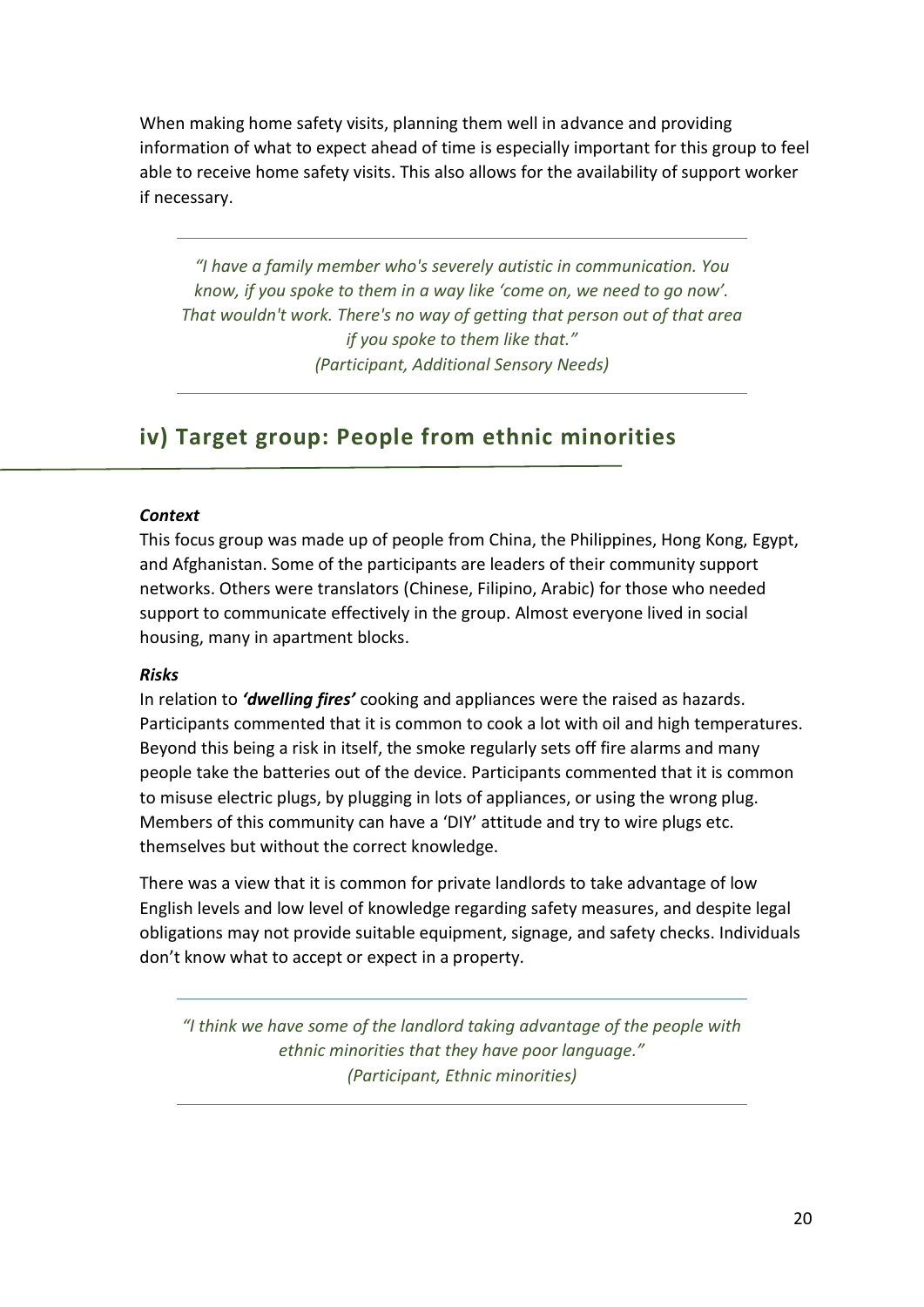Even when all obligations are followed, participants commented the community does not generally know how to operate safety equipment. Information and instructions are only in English and therefore not accessible.

#### *Mitigations and Accessibility*

For this group, as communication is the key issue, mitigations and accessibility are heavily linked. In general people in these communities are not well-informed about the Service and safety measures.

Free home safety visits and the risk-based inspection programme were discussed but only one participant had heard of this provision previously, they also felt people assumed there would be a cost involved. It was felt that news could be spread about home safety visits and other key messages throughout the community using the community network – especially getting the message to older people who have often never learnt English.

Several participants were keen to spread messages and felt the Service could build and maintain contacts with the community via community organisations. The group discussed the Service's participation in community events, such as Exeter Respect Festival, but noted that the traditional focus on children should be expanded to parents and cover topics named above, such as cooking, landlord's legal obligations and appliance safety. It was also suggested that community organisations could help in providing tailored training on fire safety to restaurants in a similar way to how they have previously delivered food hygiene courses. For presence at events and in wider educational material translators should be provided, and where this is not possible images would be a great help.

Imagery was mentioned as being especially valuable for understanding escape routes and how to use safety devices.

## **v) Target group: People Living Alone**

#### *Context and risks*

Participants living alone were present in all focus groups. The risks named overlapped with those from the focus group as a whole, such as hazardous appliances, however this attribute can interlink with other attributes and lead to magnified challenges.

For example, people with limited mobility living on their own identified escaping a fire as a major source of anxiety, with escape routes not always navigable on one's own. Equally, for people in the deaf community, being unable to hear the alarm is more of an issue when living alone.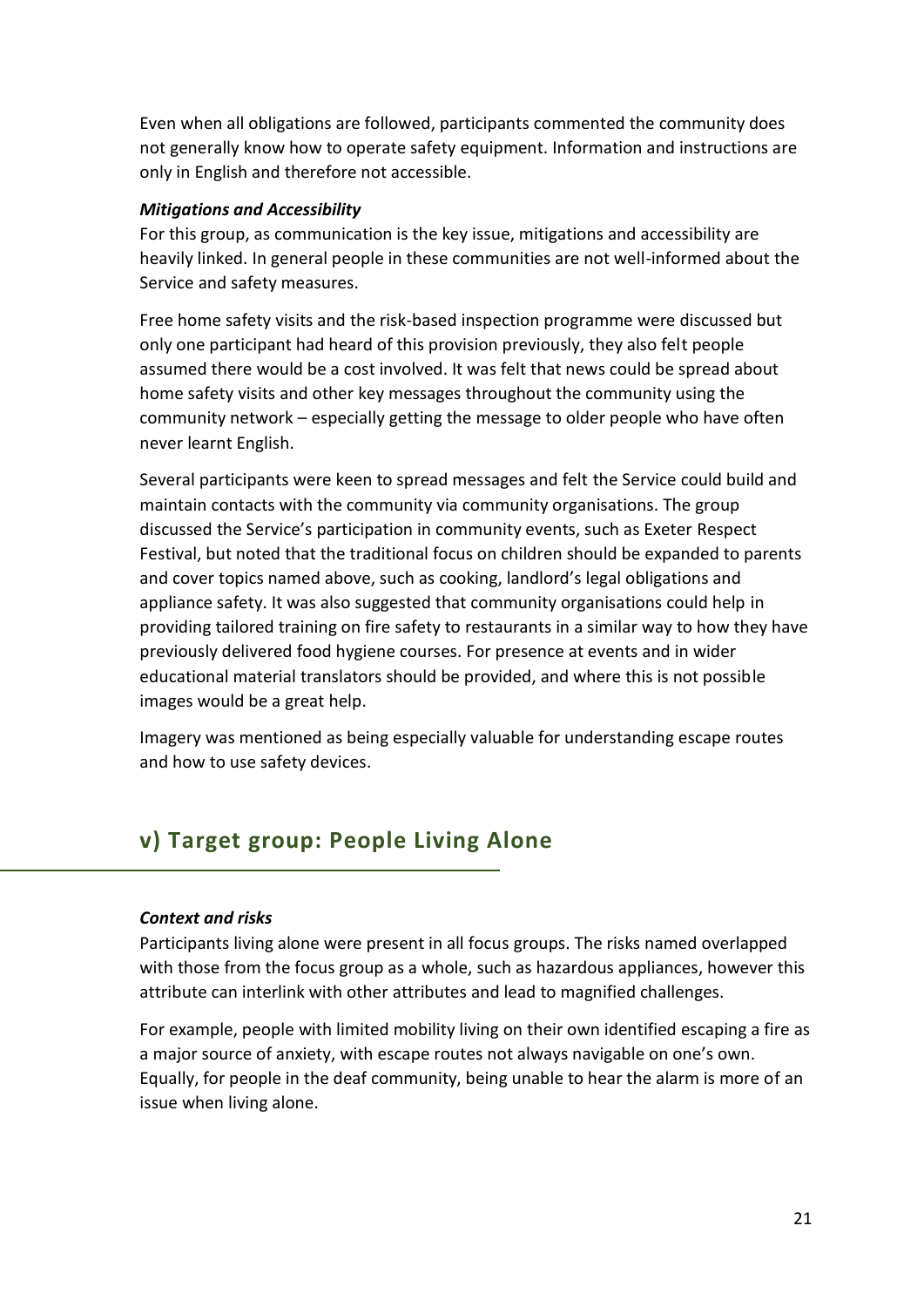For those without English as a first language, including BSL signers, the lack of a translator (such as spouse or children) makes accessibility to information a greater challenge.

The mitigation factors discussed above, such as availability of translators, using apps as alert systems and working closely with landlords are all welcomed by those living alone.

Home safety visits were discussed as a prevention method, and the reassurance of a professional was especially welcome. This feeling of reassurance extended to landlords and businesses when there was evidence of regular fire alarm checks and other safety protocols.

For people living alone, it was recommended that home safety visits need to be communicated clearly and in advance, and all documentation and ID is clear, so people feel prepared and safe. This is especially the case for people who live with mental health issues or have extra support needs, to make sure a support worker can be present if necessary.

# **vi) Target group: People living in rented accommodation**

#### *Context*

Participants living in rented accommodation were present in all focus groups. The risks named overlapped with those from the focus groups as a whole, such as hazardous appliances, however this attribute can interlink with other attributes and lead to magnified challenges.

#### *Risks*

Risks related to "dwelling fires" were linked to a feeling of anxiety and of dependency on others, as responsibility and influence was beyond their control. Participants mentioned their worry about landlords not following their legal obligations, or making the added effort to display accessible signage or information. This was especially discussed by ethnic minority participants who felt landlords may take advantage.

Several participants were renting flats or apartments which raised additional risks. It was mentioned that fear arises from there being only single stairwells, and therefore escape routes, from buildings. It was also noted that neighbours' careless behaviour had potential for increasing the risk of fire, for example due to them having unsafe furnishings or appliances.

In the limited mobility session it was noted that a lot of single people with mobility problems live in houses of multiple occupancy. The extra challenges for dwelling fires for those with limited mobility is discussed above and is an area which landlords need to be aware.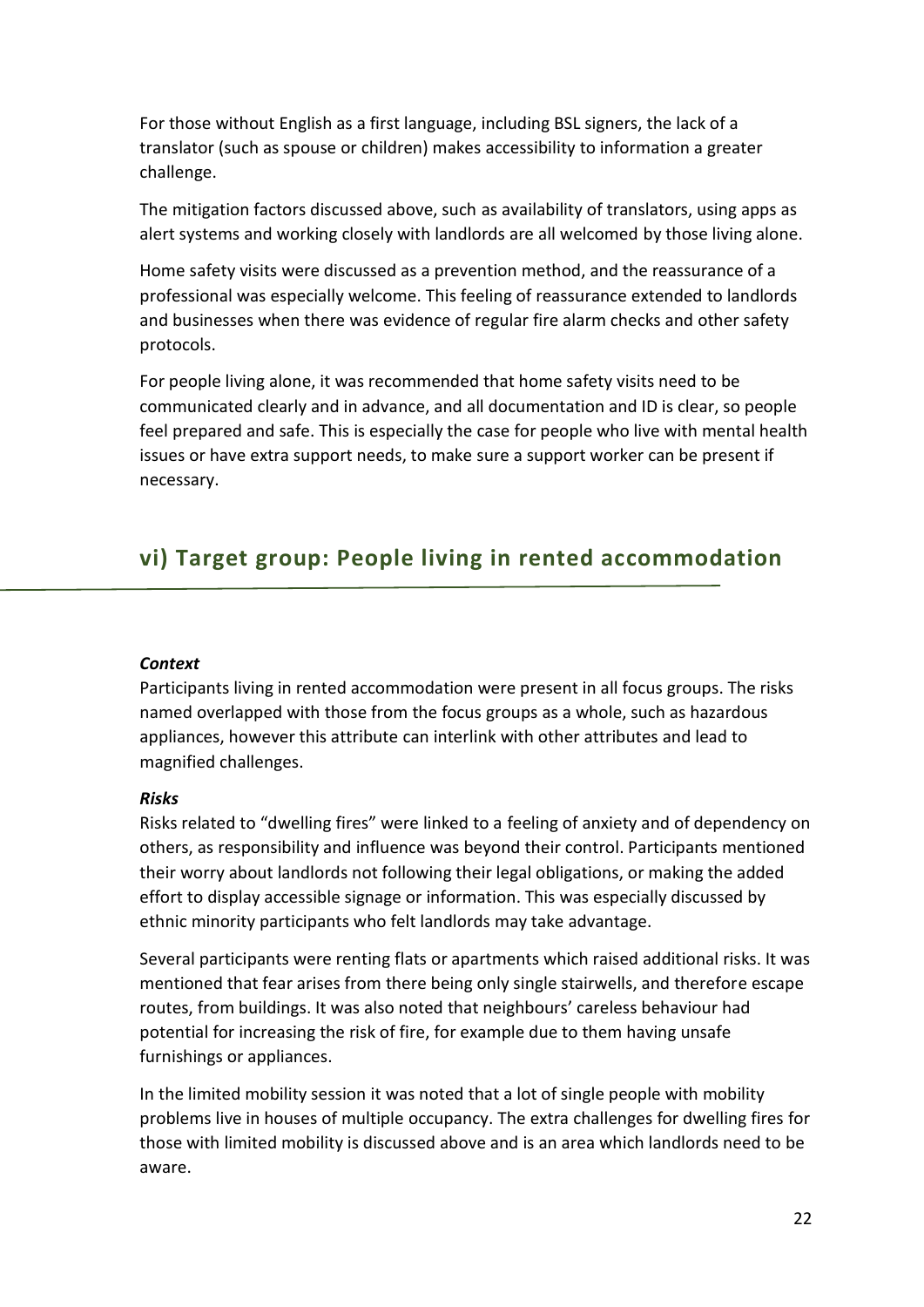Equally, people who live above business premises, are not sure who to ask for guidance.

#### *Mitigation and accessibility*

Home safety visits were discussed as the most immediate way to address some of the risks. However, the question of responsibility for fire checks was discussed and there was confusion from renters as to who they contact, and whether it is their responsibility or their landlords.

Renters were reassured by regular safety checks, and this was especially true for participants living in supported housing, managed by housing associations, who felt very reassured by the measures completed by their landlords such as hallways cleared of hazards, PAT testing and regular fire alarm checks.

*"Certainly the corridors and halls of the blocks have all been cleared for the Fire Brigades, so as they could come in . . . people have been made to remove anything under the communal stairs and places like that, and so I'm very happy with what the Housing Association have done recently, and all internal alarms have been checked by them as well, so I would say thumbs up to the housing association and to the Fire service." (Participant, 75+ and rented accommodation)*

Private landlords need to be similarly trained and held accountable to make people feel safe and reassured.

# **vii) Target group: People living in C2DE areas**

#### *Context*

Although some participants declared being on a low income, the majority of findings on this topic are a result of representatives of 2 community foodbanks. Community members living in C2DE areas are also likely to live in rented accommodation, and in dealing with the challenges of a lower income are at risk of developing mental health issues, see below. As such the findings overlap and are discussed in the relevant sections.

#### *Summary*

The **'risks'** identified included **'dwelling fires**' caused by worn out or faulty appliances, without the ability to maintain and service. Often people are forced to live in unsafe homes with damp or poor quality carpets. **'Road safety'** risks named related to people being unable to afford to get an MOT or other works completed leading to road safety issues.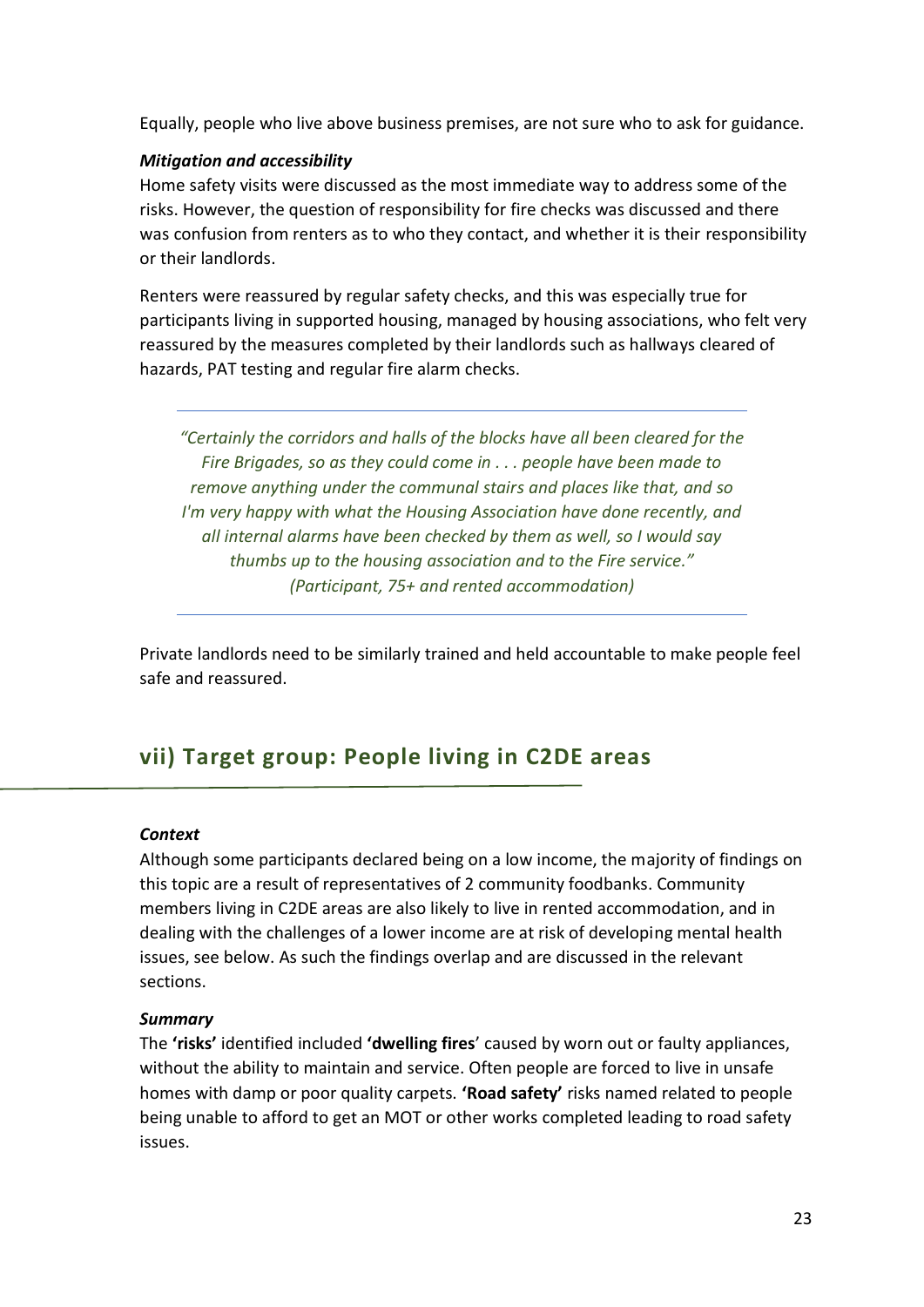It was felt that for those on low incomes there is a great challenge in many areas, and fire safety matters, such as booking home visits are not treated as priority areas.

#### *Mitigation and accessibility*

It was stated that those accessing the food banks are often also accessing other referral services, or informally seeking advice from organisations such as village agents. Upskilling and building the knowledge of these agencies in the Service's key messages could be valuable in preventing emergencies.

Similarly, information leaflets could be distributed through foodbank or carer networks as participants stated that it is very common for people attending food banks pass on key messages to one another.

In the case of an emergency incident follow up support and clear signposting to followup services and support was stressed as a need.

# **viii) Cross-Cutting Theme: Mental Health**

Mental health was not discussed as a dedicated topic in sessions, but was always a general principle listened out for by facilitators.

#### *Summary and risks*

It is important to distinguish between 'everyday' mental health challenges and more endemic issues.

The thought of emergency incidents is a great cause of anxiety and stress to many people, and participants mentioned anxieties around using appliances (such as feeling inept at cooking), not knowing how to handle an emergency, and plan escape routes (especially for those, for example, with limited mobility). Anxiety was expressed around being dependent on landlords or unsafe neighbours.

It has been stated elsewhere in this report that accessible information, regular safety testing and visits from professionals provides great reassurance.

However, more severe mental health issues can be underlying and be a source of danger. One example given was of a case where a support worker said the service user is no longer allowed to use the oven for safety reasons and must only use the microwave.

Participants noted how mental health issues can be a downward spiral many people find themselves in, due to the challenges they face, whether low income or health challenges, and exacerbated by unsafe living conditions. The knock-on effect of one incident can be immense for people with little money and bad mental health.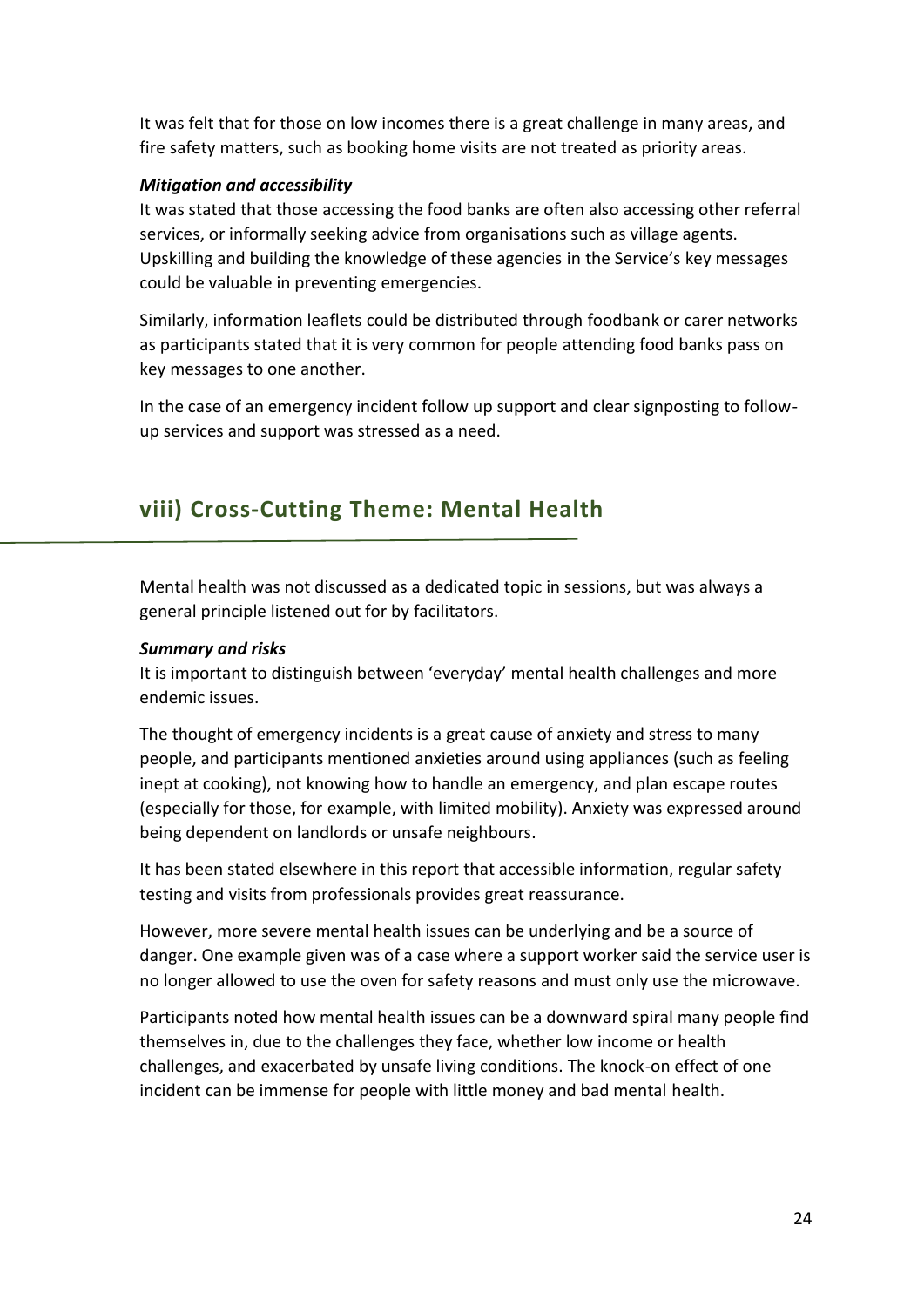#### *Mitigations*

It was felt that the Service could work with other support services in a joined-up way to reach individuals at risk, or pass on key messages through the training of front-line workers who may be supporting individuals.

As with discussion on additional sensory needs and learning difficulties, Service staff having an awareness that people experience certain situations differently can be achieved through training and education.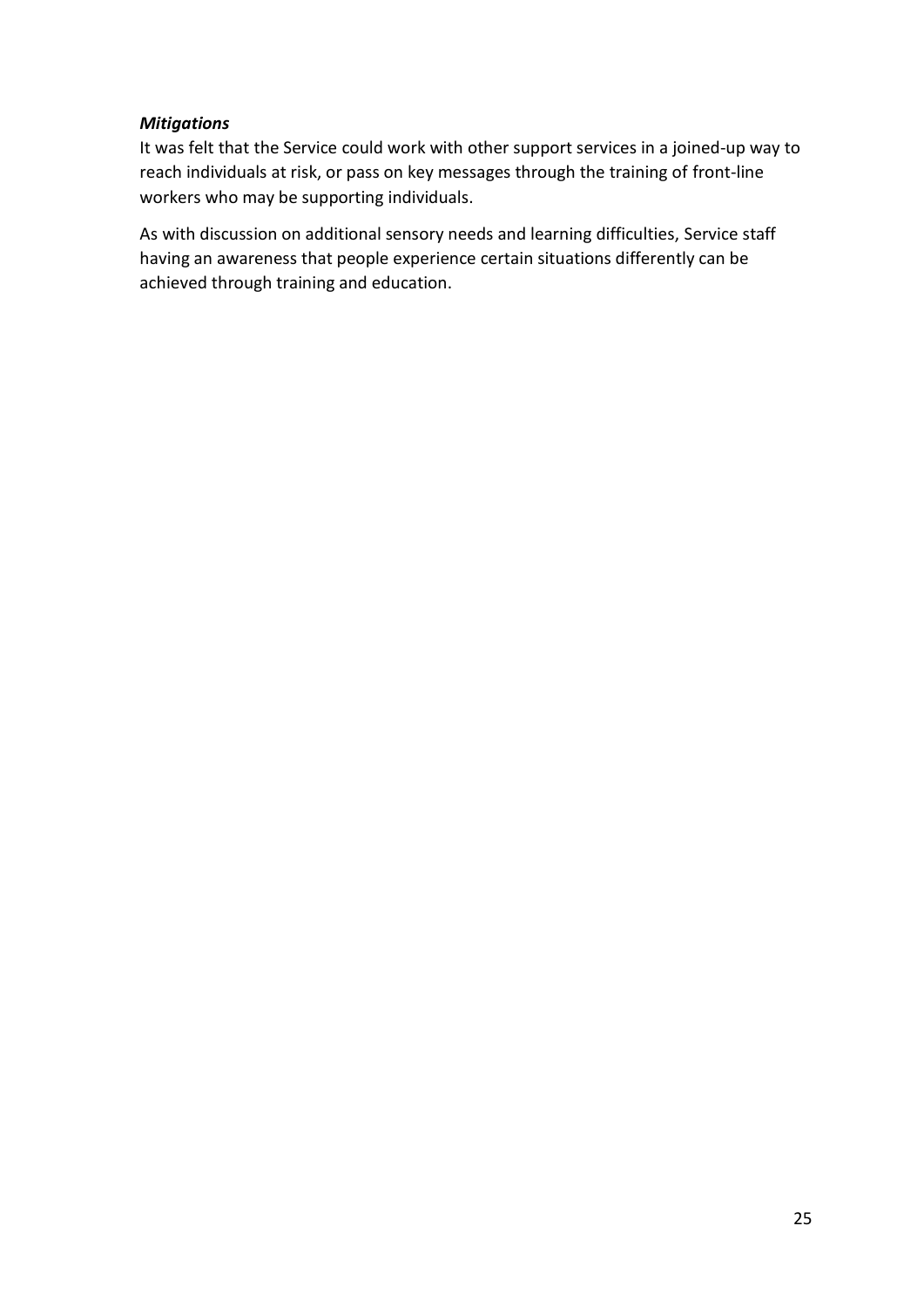# **b. Equality Form Breakdown**

| ı<br>D         | Age          | Please tell us<br>about your | Gend<br>er | <b>Sexual</b><br>orient | <b>Ethnic</b><br>backgr | Do you<br>consider | If you ticked<br>'yes' to | <b>Religio</b><br>n or |
|----------------|--------------|------------------------------|------------|-------------------------|-------------------------|--------------------|---------------------------|------------------------|
|                |              | circumstanc                  |            | ation?                  | ound?                   | yourself to be     | question 8,               | belief:                |
|                |              | es (tick all                 |            |                         |                         | a disabled         | please give               |                        |
|                |              | which apply)                 |            |                         |                         | person?            | details below:            |                        |
| $\mathbf{1}$   | $35 -$       | Single                       | Wom        | Hetero                  | White                   | Yes                | Wheelchair user           | None                   |
|                | 44           |                              | an         | sexual                  |                         |                    | and long term             |                        |
|                |              |                              |            |                         | <b>British</b>          |                    | health condition          |                        |
| $\overline{2}$ | 45 -         | Single                       | Wom        | Hetero                  | White                   | Yes                | Deaf / BSL                | Christia               |
|                | 54           |                              | an         | sexual                  |                         |                    |                           | n                      |
|                |              |                              |            |                         | <b>British</b>          |                    |                           |                        |
| 3              | $75+$        | Married/in a                 | Wom        | Hetero                  | White                   | No                 |                           | Christia               |
|                |              | civil                        | an         | sexual                  | - other                 |                    |                           | n                      |
|                |              | partnership;                 |            |                         |                         |                    |                           |                        |
| 4              | $55 -$<br>64 | Married/in a<br>civil        | Wom        | Prefer<br>not to        | White                   | Yes                | Deaf                      | None                   |
|                |              | partnership;                 | an         | say                     | <b>British</b>          |                    |                           |                        |
| 5              | $75+$        | Married/in a                 | Man        | Hetero                  | White                   | No                 |                           | None                   |
|                |              | civil                        |            | sexual                  |                         |                    |                           |                        |
|                |              | partnership;                 |            |                         | <b>British</b>          |                    |                           |                        |
| 6              | $25 -$       | Living in                    | Man        | Gay                     | White                   | No                 |                           | Christia               |
|                | 34           | rented                       |            | man                     |                         |                    |                           | n                      |
|                |              | accommodat                   |            |                         | <b>British</b>          |                    |                           |                        |
|                |              | ion                          |            |                         |                         |                    |                           |                        |
|                |              | ;Living alone                |            |                         |                         |                    |                           |                        |
|                |              | ;Experience                  |            |                         |                         |                    |                           |                        |
|                |              | mental                       |            |                         |                         |                    |                           |                        |
|                |              | health                       |            |                         |                         |                    |                           |                        |
|                |              | challenges                   |            |                         |                         |                    |                           |                        |
|                |              | ;Single;                     |            |                         |                         |                    |                           |                        |
| 7              | $55 -$<br>64 | Living in<br>rented          | Wom        | Hetero                  | White                   | No                 |                           | Christia               |
|                |              | accommodat                   | an         | sexual                  | <b>British</b>          |                    |                           | n                      |
|                |              | ion                          |            |                         |                         |                    |                           |                        |
|                |              |                              |            |                         |                         |                    |                           |                        |
| 8              | $75+$        | Married/in a                 | Wom        | Hetero                  | White                   | No                 |                           | Christia               |
|                |              | civil                        | an         | sexual                  |                         |                    |                           | n                      |
|                |              | partnership;                 |            |                         | <b>British</b>          |                    |                           |                        |
| 9              | $45 -$       | Married/in a                 | Wom        | Hetero                  | White                   | No                 |                           | None                   |
|                | 54           | civil                        | an         | sexual                  |                         |                    |                           |                        |
|                |              | partnership;                 |            |                         | <b>British</b>          |                    |                           |                        |
| $\mathbf{1}$   | $45 -$       | Experience                   | Wom        | Hetero                  | White                   | No                 |                           | None                   |
| 0              |              |                              |            |                         |                         |                    |                           |                        |
|                | 54           | mental                       | an         | sexual                  |                         |                    |                           |                        |
|                |              | health                       |            |                         | <b>British</b>          |                    |                           |                        |
|                |              | challenges                   |            |                         |                         |                    |                           |                        |
|                |              | ;Married/in a                |            |                         |                         |                    |                           |                        |
|                |              | civil<br>partnership;S       |            |                         |                         |                    |                           |                        |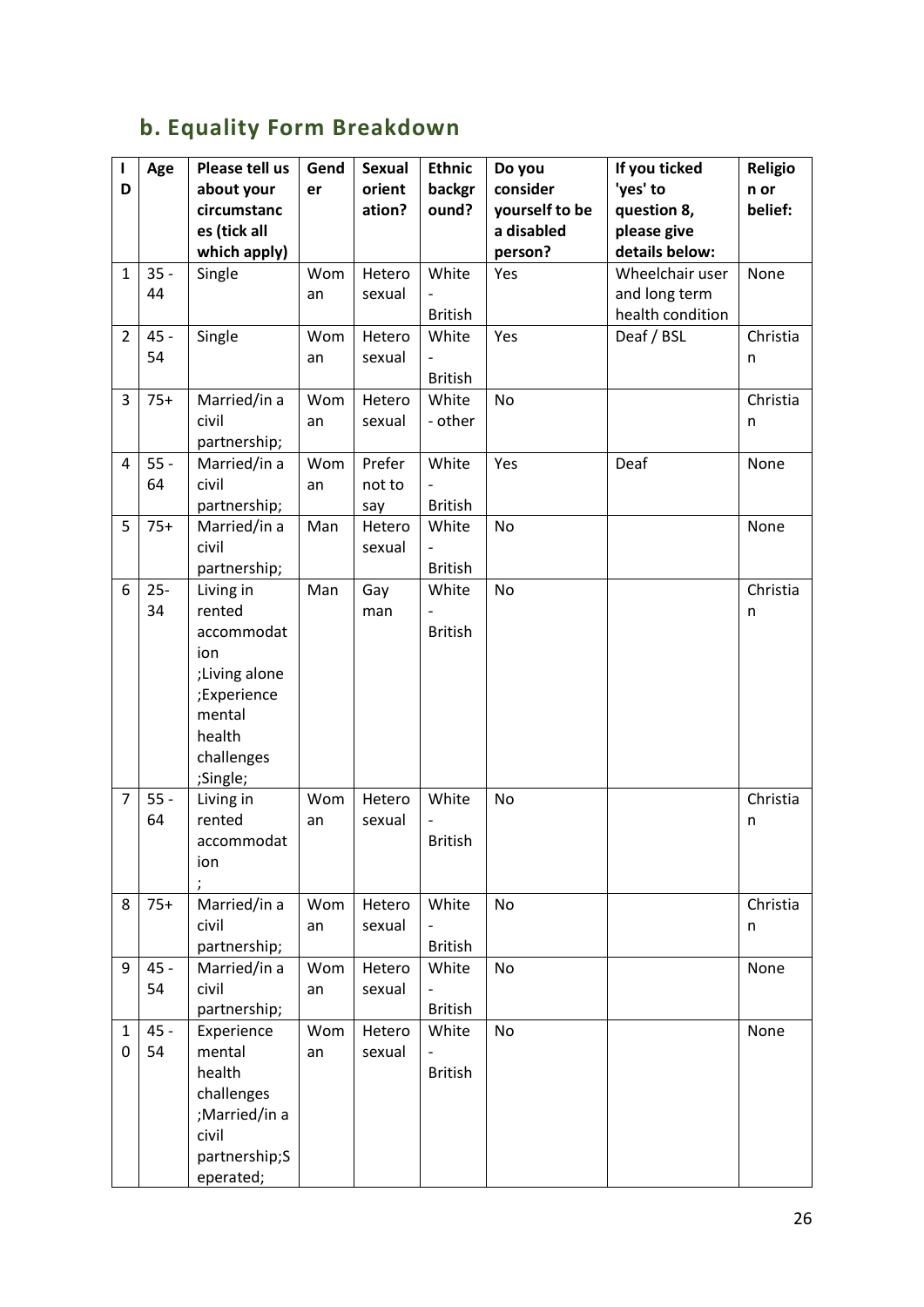| $\mathbf{I}$<br>D<br>$\mathbf{1}$ | Age<br>$75+$ | Please tell us<br>about your<br>circumstanc<br>es (tick all<br>which apply)<br>Living in                           | Gend<br>er<br>Man | <b>Sexual</b><br>orient<br>ation?<br>Hetero | <b>Ethnic</b><br>backgr<br>ound?<br>White              | Do you<br>consider<br>yourself to be<br>a disabled<br>person?<br>No | If you ticked<br>'yes' to<br>question 8,<br>please give<br>details below: | <b>Religio</b><br>n or<br>belief:<br>Christia |
|-----------------------------------|--------------|--------------------------------------------------------------------------------------------------------------------|-------------------|---------------------------------------------|--------------------------------------------------------|---------------------------------------------------------------------|---------------------------------------------------------------------------|-----------------------------------------------|
| $\mathbf{1}$                      |              | rented<br>accommodat<br>ion<br>;Living alone<br>;Single;                                                           |                   | sexual                                      | <b>British</b>                                         |                                                                     |                                                                           | n                                             |
| $\mathbf{1}$<br>$\overline{2}$    | $35 -$<br>44 | Living in<br>rented<br>accommodat<br>ion<br>;Single;Exper<br>ience mental<br>health<br>challenges                  | Wom<br>an         | Hetero<br>sexual                            | White<br>$\overline{\phantom{0}}$<br><b>British</b>    | Yes                                                                 |                                                                           | None                                          |
| $\mathbf{1}$<br>3                 | 45 -<br>54   | Living in<br>rented<br>accommodat<br>ion<br>;Married/in a<br>civil<br>partnership;                                 | Wom<br>an         | <b>Bisexu</b><br>al                         | Arab                                                   | No                                                                  |                                                                           | Muslim                                        |
| $\mathbf{1}$<br>4                 | $55 -$<br>64 | Living in<br>rented<br>accommodat<br>ion<br>;Living alone<br>;Single;Exper<br>ience mental<br>health<br>challenges | Man               | Gay<br>man                                  | Asian -<br>Chines<br>e                                 | Yes                                                                 | It's a little<br>inconvenient to<br>move.                                 | None                                          |
| $\mathbf{1}$<br>5                 | $35 -$<br>44 | Living in<br>rented<br>accommodat<br>ion<br>;Married/in a<br>civil<br>partnership;                                 | Wom<br>an         | Hetero<br>sexual                            | Asian -<br>Chines<br>$\mathsf{e}% _{t}\left( t\right)$ | No                                                                  | Do you mean<br>question 7?                                                | None                                          |
| $\mathbf{1}$<br>6                 | $45 -$<br>54 | Living in<br>rented<br>accommodat<br>ion                                                                           | Wom<br>an         | Hetero<br>sexual                            | Arab                                                   | No                                                                  |                                                                           | Muslim                                        |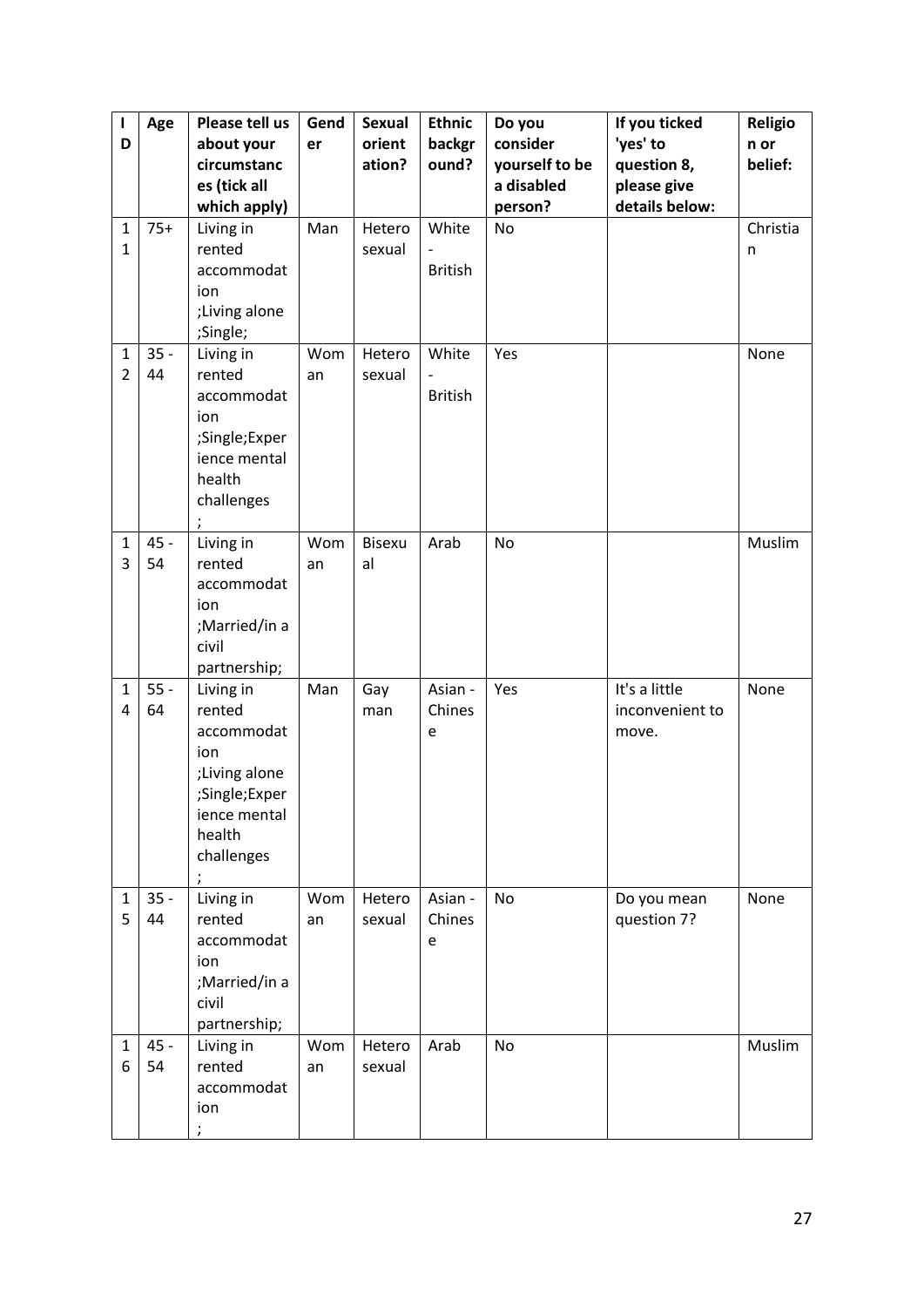| D                   | Age          | Please tell us<br>about your<br>circumstanc<br>es (tick all<br>which apply) | Gend<br>er | <b>Sexual</b><br>orient<br>ation? | <b>Ethnic</b><br>backgr<br>ound?  | Do you<br>consider<br>yourself to be<br>a disabled<br>person? | If you ticked<br>'yes' to<br>question 8,<br>please give<br>details below: | <b>Religio</b><br>n or<br>belief: |
|---------------------|--------------|-----------------------------------------------------------------------------|------------|-----------------------------------|-----------------------------------|---------------------------------------------------------------|---------------------------------------------------------------------------|-----------------------------------|
| $\mathbf{1}$<br>7   | $45 -$<br>54 | Married/in a<br>civil<br>partnership;                                       | Wom<br>an  | Hetero<br>sexual                  | Asian -<br><b>Bangla</b><br>deshi | <b>No</b>                                                     |                                                                           | Muslim                            |
| $\mathbf{1}$<br>8   | $55 -$<br>64 | Living alone<br>$\lambda$                                                   | Wom<br>an  | Hetero<br>sexual                  | white<br>Europ<br>ean             | <b>No</b>                                                     |                                                                           | Christia<br>n                     |
| $\mathbf{1}$<br>9   | $45 -$<br>54 | Married/in a<br>civil<br>partnership;                                       | Wom<br>an  | Prefer<br>not to<br>say           | Mixed<br>White<br>and<br>Asian    | <b>No</b>                                                     |                                                                           | Christia<br>n                     |
| $\overline{2}$<br>0 | $45 -$<br>54 | Married/in a<br>civil<br>partnership;                                       | Wom<br>an  | Hetero<br>sexual                  | White<br><b>British</b>           | Yes                                                           | <b>Hearing loss</b>                                                       | None                              |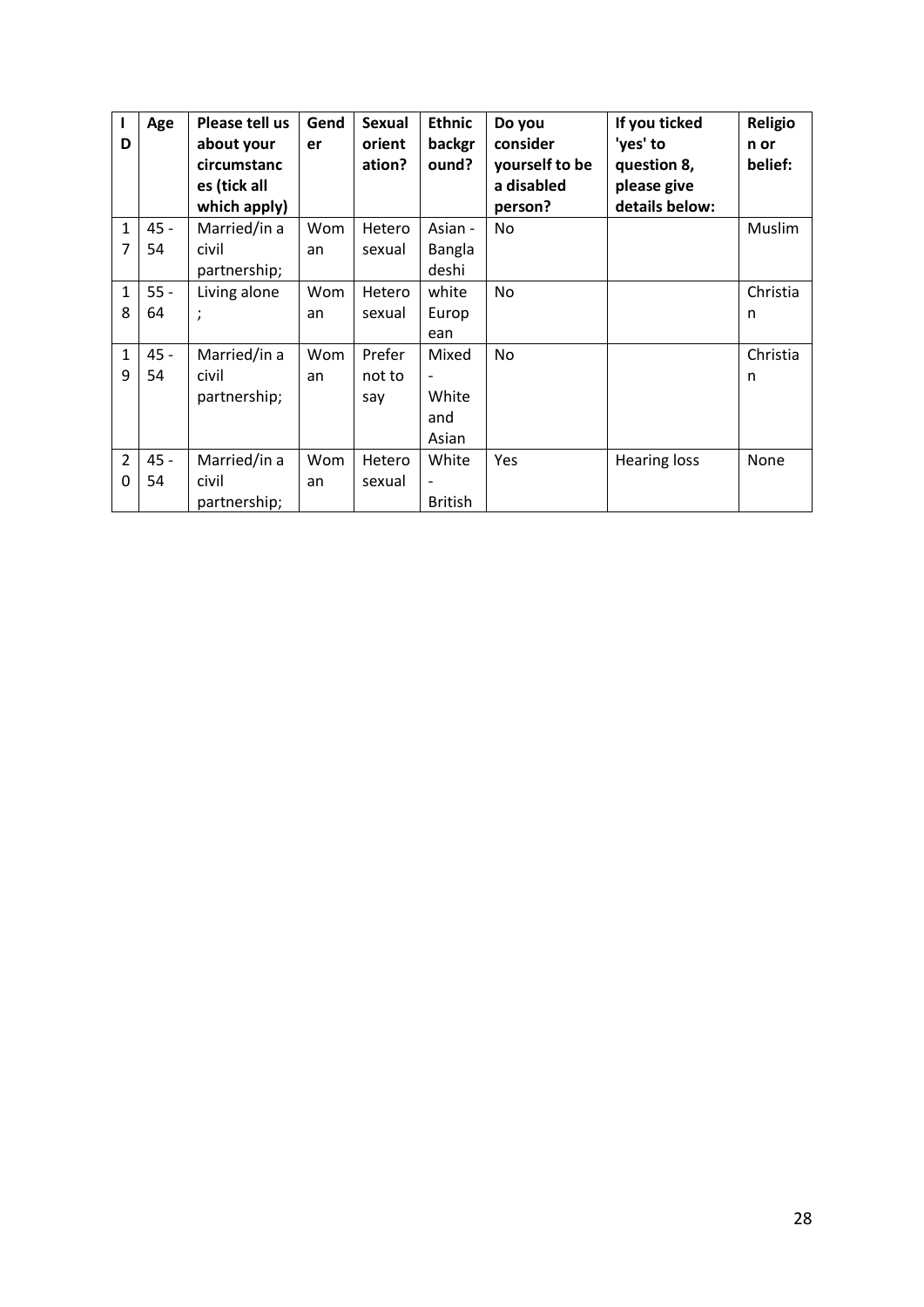# **c. Workshop plan**

**Title:** DCFRS Community Consultation Workshops

**Client:** DRFRS

**Date:** Dec 21-Jan22

**Duration:** 90 minutes

**No. of participants:** likely 6-10 per workshop

**Workshop Aims and Objectives:** To provide insights on the existing consultation plan around:

- Risks
- Mitigation strategies
- Accessibility and understanding of service

#### **Workshop 'feeling', guiding principles and other considerations:**

Creating safe, comfortable, expressive environments for each group who may have additional communication barriers.

Allowing for answers to provide insight into the background circumstances of these groups and the 'whys' behind responses

| <b>Timing</b>     | <b>Content Focus</b>                                 | <b>Detailed Description of Activity</b>                                                                                                                                                                                                                                                                                                                             | Required<br><b>Resources</b>                  |
|-------------------|------------------------------------------------------|---------------------------------------------------------------------------------------------------------------------------------------------------------------------------------------------------------------------------------------------------------------------------------------------------------------------------------------------------------------------|-----------------------------------------------|
| $0 - 10$<br>mins  | <b>Introductions</b>                                 | Everyone says hello, who<br>they are, etc.<br>Presentation from the fire<br>$\overline{a}$<br>service (point out context<br>of plan and the broad<br>categories of the service<br>(i.e. related to traffic; fire;<br>other),<br>and if appropriate<br>$\circ$<br>will also provide<br>input related to the<br>main aspects of the<br>plan related to that<br>group. | Intro<br>presentation<br>form fire<br>service |
| $10 - 25$<br>mins | Understand<br>individuals<br>fears and<br>background | Asking attendees to name 1-2<br>risks or hazards each. These<br>can be related to<br>fire/traffic/other fire and<br>rescue service area as they<br>wish. Encouraging participants                                                                                                                                                                                   | Jamboard for<br>capturing<br>fears            |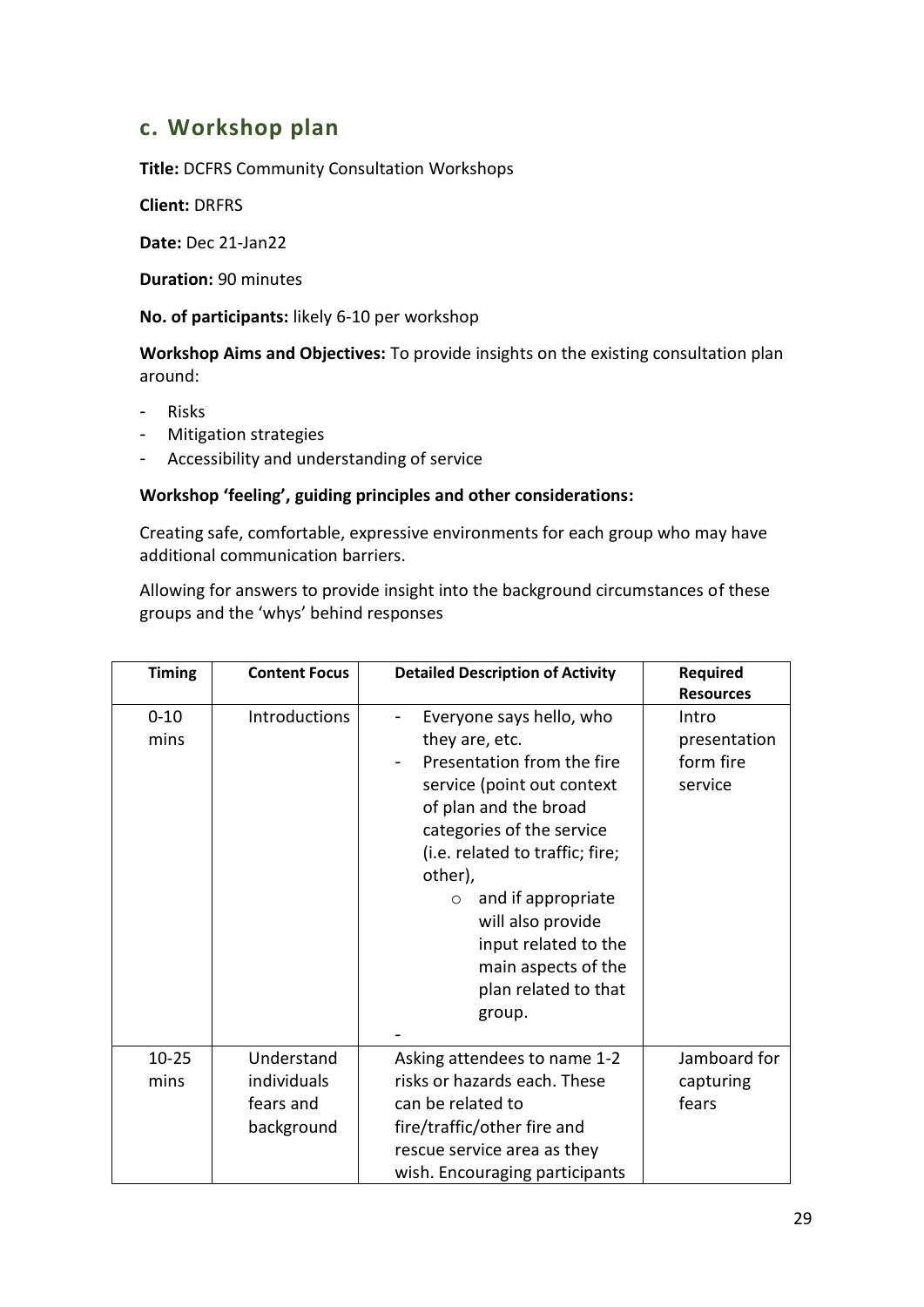| <b>Timing</b>        | <b>Content Focus</b>                                             | <b>Detailed Description of Activity</b>                                                                                                                                                                                                                                                                                                                                                                                                                                                                                                                                                                                                                                                                                                                                                                                                                                                                                                                                          | Required                                                                                                                                                                                               |
|----------------------|------------------------------------------------------------------|----------------------------------------------------------------------------------------------------------------------------------------------------------------------------------------------------------------------------------------------------------------------------------------------------------------------------------------------------------------------------------------------------------------------------------------------------------------------------------------------------------------------------------------------------------------------------------------------------------------------------------------------------------------------------------------------------------------------------------------------------------------------------------------------------------------------------------------------------------------------------------------------------------------------------------------------------------------------------------|--------------------------------------------------------------------------------------------------------------------------------------------------------------------------------------------------------|
|                      |                                                                  |                                                                                                                                                                                                                                                                                                                                                                                                                                                                                                                                                                                                                                                                                                                                                                                                                                                                                                                                                                                  | <b>Resources</b>                                                                                                                                                                                       |
|                      |                                                                  | to also say why this is a risk,<br>and therefore giving us insight<br>into the<br>individual/demographic<br>background. Tease out feelings<br>around these risks if needed                                                                                                                                                                                                                                                                                                                                                                                                                                                                                                                                                                                                                                                                                                                                                                                                       |                                                                                                                                                                                                        |
| $25 -$<br>75<br>mins | Assessing<br>mitigation<br>factors<br>attached to<br>named risks | Facilitator asks the group to<br>$\overline{\phantom{0}}$<br>collectively identify 3 of<br>these risks/hazards to take<br>forward into discussion<br>about mitigation.<br>(NB. By narrowing<br>$\circ$<br>to 3, we will<br>hopefully gain<br>further insight into<br>the<br>rational/background<br>of each group)<br>Fire service representative<br>-<br>explains indicative<br>mitigations for one of these<br>risks/hazards<br>Group asked for their<br>general view on these<br>mitigations including the<br>positives<br>Group asked what might be<br>challenges around this<br>mitigation<br>Group asked for solutions<br>for these potential<br>challenges<br>Repeat for at least two risks,<br>ideally for all three - time<br>dependent.<br>[Facilitators note: this exercise<br>will serve to both assess the<br>mitigation and its<br>applicableness for this group,<br>and will likely also provide<br>insight into accessibility and<br>understanding of the role of | Facilitation<br>team and fire<br>service rep<br>briefed on<br>risks and<br>mitigations<br>most<br>expected to<br>arise for each<br>demographic<br>group.<br>Jamboard for<br>capturing<br>conversation. |